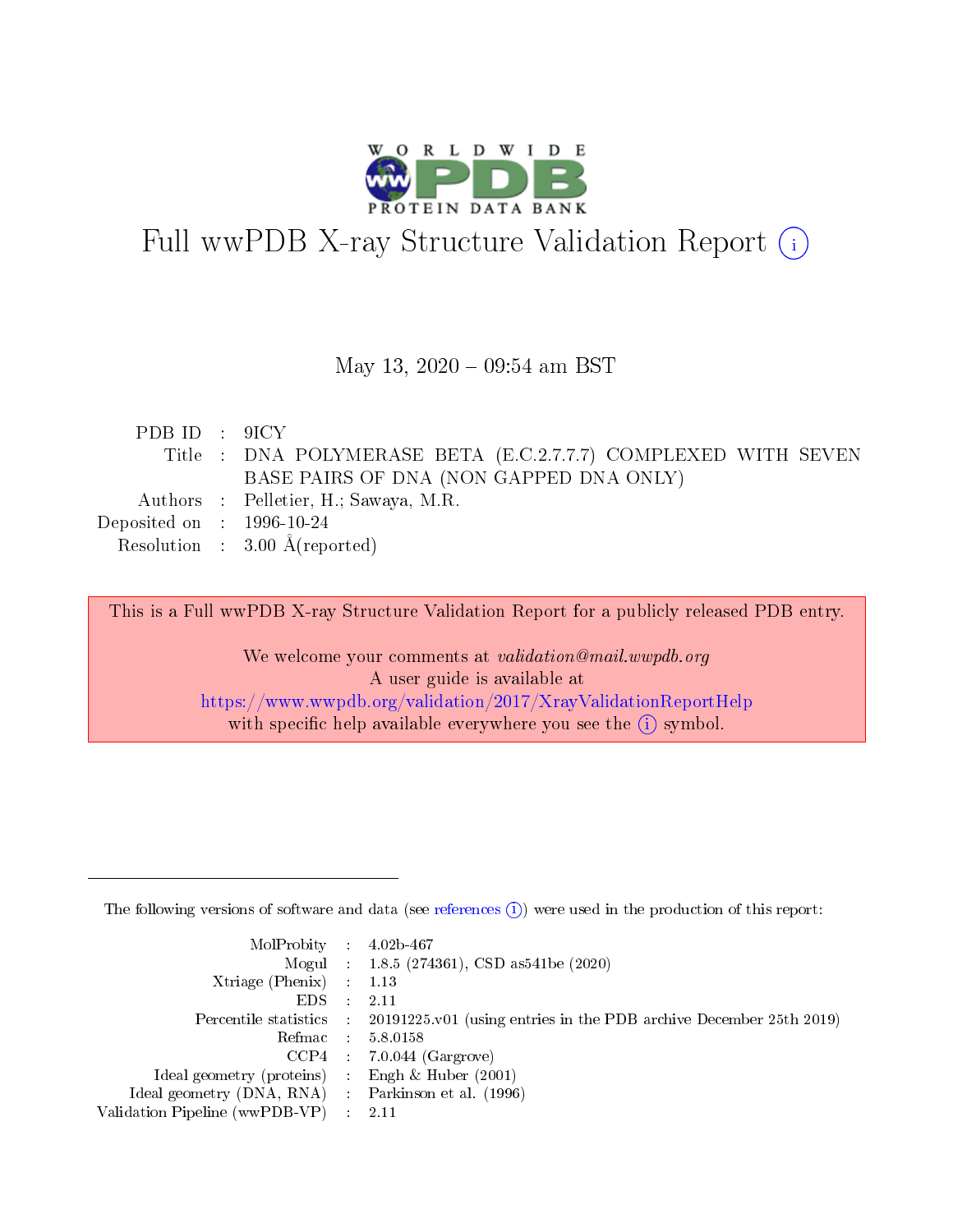## 1 [O](https://www.wwpdb.org/validation/2017/XrayValidationReportHelp#overall_quality)verall quality at a glance  $(i)$

The following experimental techniques were used to determine the structure: X-RAY DIFFRACTION

The reported resolution of this entry is 3.00 Å.

Percentile scores (ranging between 0-100) for global validation metrics of the entry are shown in the following graphic. The table shows the number of entries on which the scores are based.



| Metric                | Whole archive<br>$(\#\mathrm{Entries})$ | Similar resolution<br>$(\#\text{Entries}, \text{resolution range}(\text{\AA}))$ |
|-----------------------|-----------------------------------------|---------------------------------------------------------------------------------|
| Clashscore            | 141614                                  | $2416(3.00-3.00)$                                                               |
| Ramachandran outliers | 138981                                  | $2333(3.00-3.00)$                                                               |
| Sidechain outliers    | 138945                                  | $2336(3.00-3.00)$                                                               |
| RSRZ outliers         | 127900                                  | $1990(3.00-3.00)$                                                               |

The table below summarises the geometric issues observed across the polymeric chains and their fit to the electron density. The red, orange, yellow and green segments on the lower bar indicate the fraction of residues that contain outliers for  $\geq=3$ , 2, 1 and 0 types of geometric quality criteria respectively. A grey segment represents the fraction of residues that are not modelled. The numeric value for each fraction is indicated below the corresponding segment, with a dot representing fractions  $\epsilon=5\%$  The upper red bar (where present) indicates the fraction of residues that have poor fit to the electron density. The numeric value is given above the bar.

|   |        | $\boxed{\text{Mol}}$ Chain   Length |     | Quality of chain |     |
|---|--------|-------------------------------------|-----|------------------|-----|
|   | $\Box$ | $\overline{ }$                      |     | 100%             |     |
| റ |        |                                     | 29% |                  | 71% |
|   |        | 335                                 | 22% | 45%              | 26% |

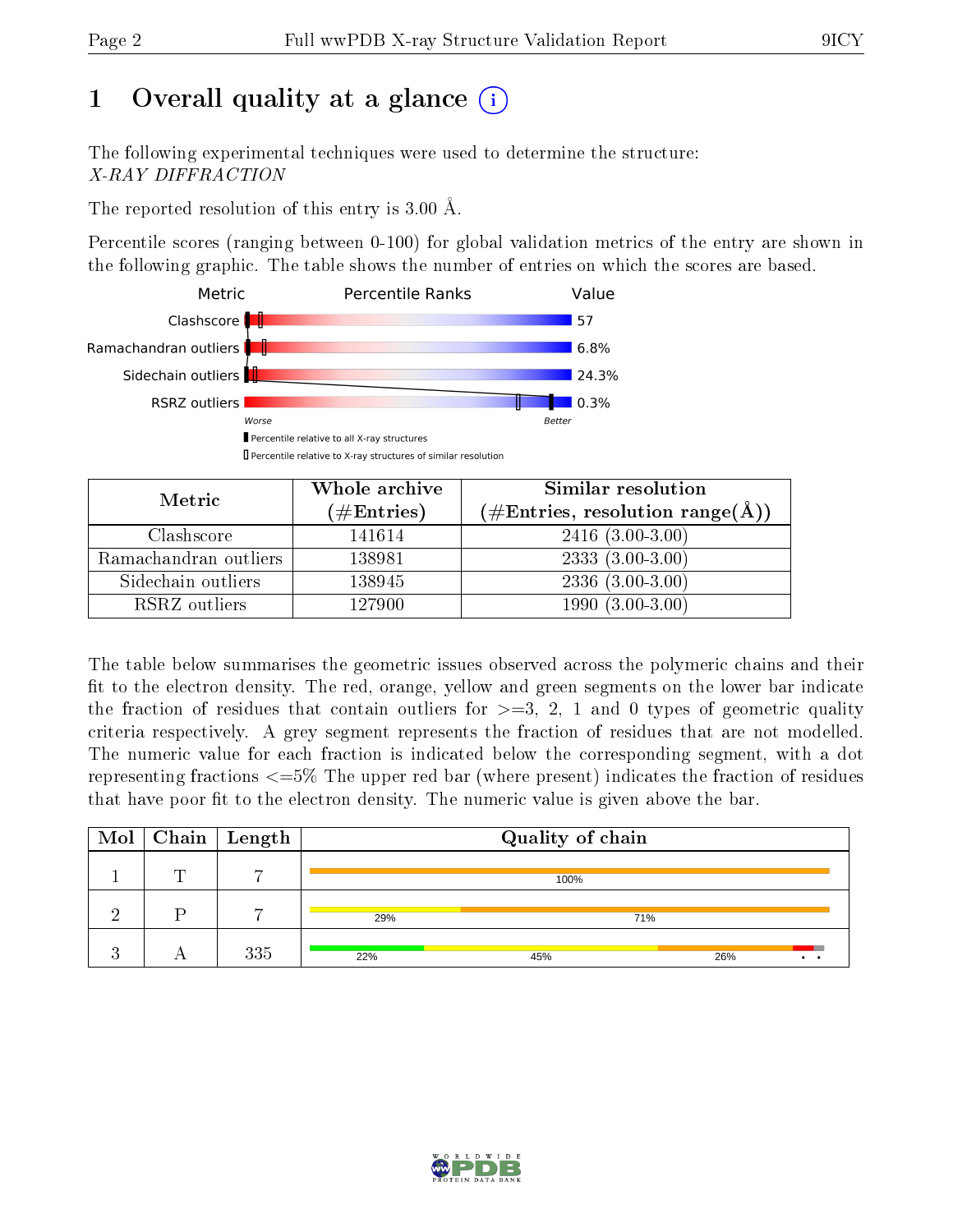## 2 Entry composition  $\left( \cdot \right)$

There are 6 unique types of molecules in this entry. The entry contains 3040 atoms, of which 0 are hydrogens and 0 are deuteriums.

In the tables below, the ZeroOcc column contains the number of atoms modelled with zero occupancy, the AltConf column contains the number of residues with at least one atom in alternate conformation and the Trace column contains the number of residues modelled with at most 2 atoms.

• Molecule 1 is a DNA chain called DNA  $(5)-D(*\text{CP}^*AP*TP*TP*AP*GP*A)-3'$ .

| Mol | Chain   Residues |       |       | $\rm{Atoms}$ |    | $\text{ZeroOcc} \mid \text{AltConf} \mid \text{Trace}$ |  |
|-----|------------------|-------|-------|--------------|----|--------------------------------------------------------|--|
|     |                  | Total | $C-N$ |              |    |                                                        |  |
|     |                  |       | 69 27 |              | 39 |                                                        |  |

• Molecule 2 is a DNA chain called DNA  $(5'-D(*TP*CP*TP*AP*AP*TP*G)-3')$ .

| Mol | $\mid$ Chain $\mid$ Residues |              |     | $\rm{Atoms}$ |    | $\text{ZeroOcc} \mid \text{AltConf} \mid \text{Trace}$ |  |
|-----|------------------------------|--------------|-----|--------------|----|--------------------------------------------------------|--|
| ∸   | -                            | Total<br>-44 | -69 | -24          | 44 |                                                        |  |

• Molecule 3 is a protein called PROTEIN (DNA POLYMERASE BETA (E.C.2.7.7.7)).

| Mol | $Chain   Residues$ |                     |      | Atoms |     | $^{\shortmid}$ ZeroOcc $\mid$ AltConf $\mid$ Trace |  |
|-----|--------------------|---------------------|------|-------|-----|----------------------------------------------------|--|
|     | $^{327}$           | $\rm Total$<br>2623 | 1657 | 458   | 499 |                                                    |  |

• Molecule 4 is SULFATE ION (three-letter code: SO4) (formula: O<sub>4</sub>S).



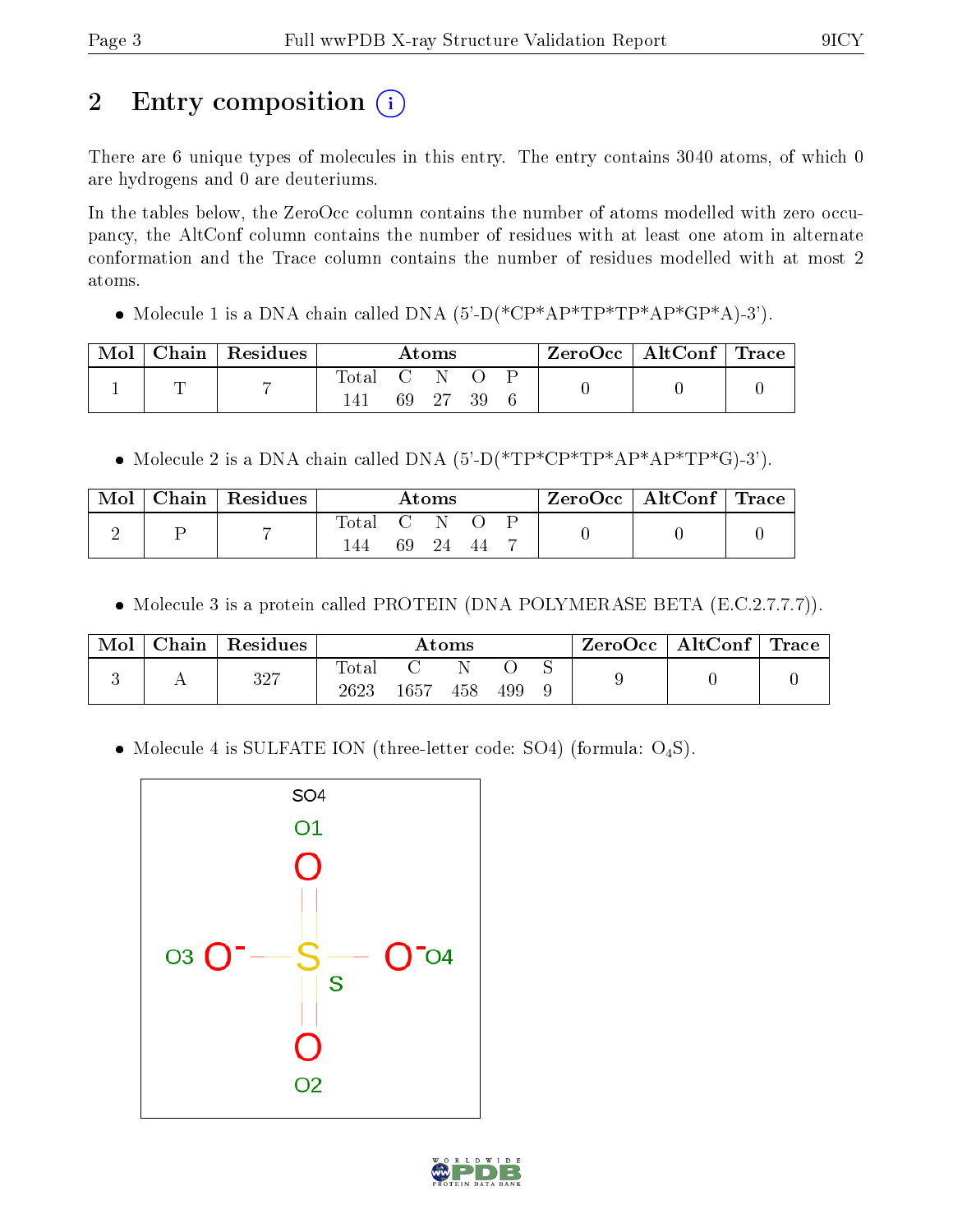|  | $\mid$ Mol $\mid$ Chain $\mid$ Residues $\mid$ | Atoms |  |  | $ZeroOcc \   \ AltConf$ |  |
|--|------------------------------------------------|-------|--|--|-------------------------|--|
|  |                                                | Total |  |  |                         |  |

Molecule 5 is SODIUM ION (three-letter code: NA) (formula: Na).

|  | $\text{Mol}$   Chain   Residues | Atoms        | $\mid$ ZeroOcc $\mid$ AltConf $\mid$ |  |
|--|---------------------------------|--------------|--------------------------------------|--|
|  |                                 | Total<br>Na. |                                      |  |

• Molecule 6 is water.

| Mol |           | Chain   Residues | Atoms                           | ZeroOcc   AltConf |
|-----|-----------|------------------|---------------------------------|-------------------|
|     |           | 15               | Total O<br>15<br>15             |                   |
|     |           | 16               | Total<br>$\circ$ O<br>16<br>-16 |                   |
|     | $\forall$ | 94               | Total<br>- ( )<br>94<br>94      |                   |

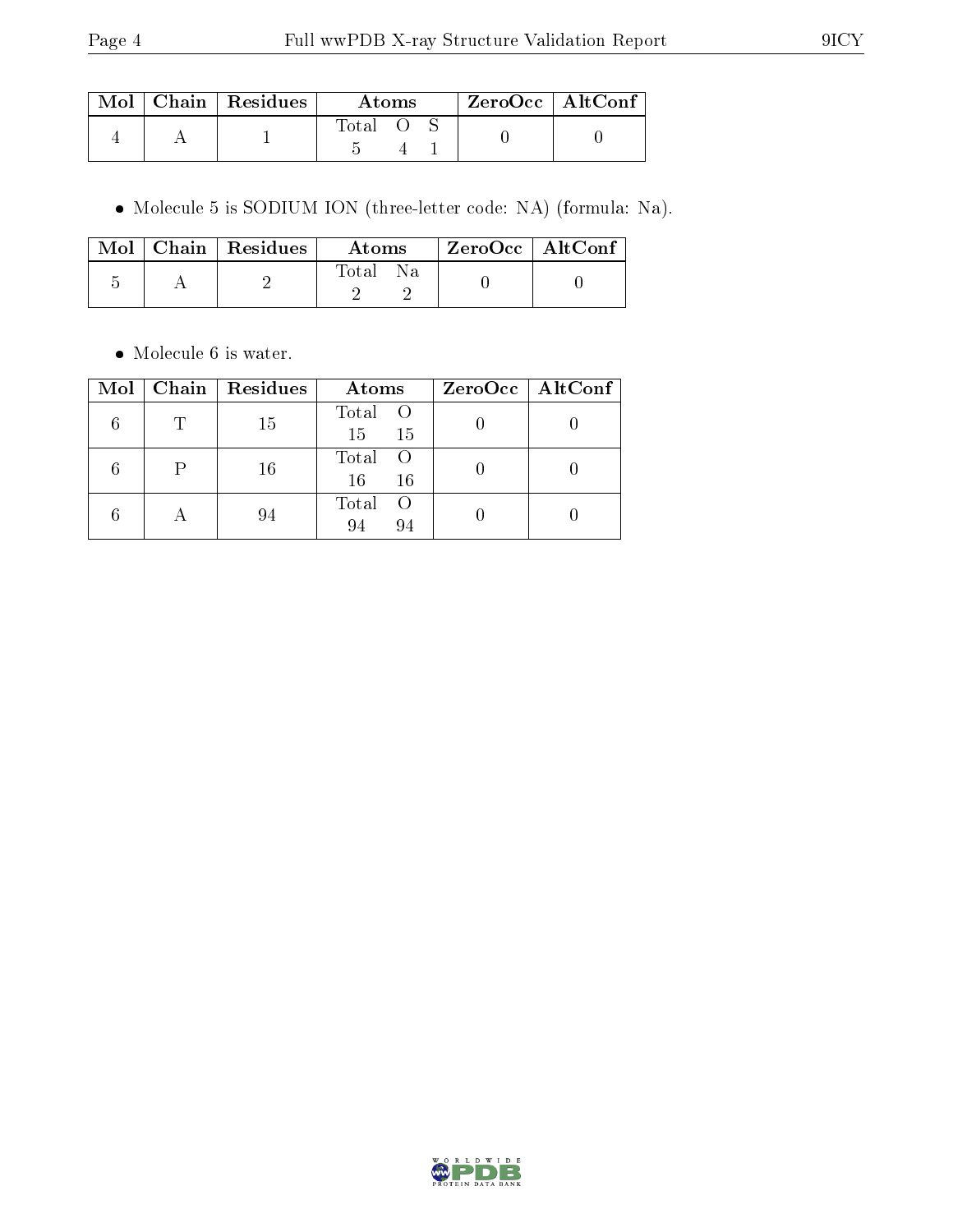## 3 Residue-property plots (i)

These plots are drawn for all protein, RNA and DNA chains in the entry. The first graphic for a chain summarises the proportions of the various outlier classes displayed in the second graphic. The second graphic shows the sequence view annotated by issues in geometry and electron density. Residues are color-coded according to the number of geometric quality criteria for which they contain at least one outlier: green  $= 0$ , yellow  $= 1$ , orange  $= 2$  and red  $= 3$  or more. A red dot above a residue indicates a poor fit to the electron density (RSRZ  $> 2$ ). Stretches of 2 or more consecutive residues without any outlier are shown as a green connector. Residues present in the sample, but not in the model, are shown in grey.

• Molecule 1: DNA  $(5^{\circ}$ -D(\*CP\*AP\*TP\*TP\*AP\*GP\*A)-3')

| Chain T:                                                                                                  | 100%                                                                                                                                                                                       |  |  |  |  |  |  |  |  |
|-----------------------------------------------------------------------------------------------------------|--------------------------------------------------------------------------------------------------------------------------------------------------------------------------------------------|--|--|--|--|--|--|--|--|
| <b>B282485</b>                                                                                            |                                                                                                                                                                                            |  |  |  |  |  |  |  |  |
| • Molecule 2: DNA $(5^{\circ}-D(*TP*CP*TP*AP*AP*TP*G)-3^{\circ})$                                         |                                                                                                                                                                                            |  |  |  |  |  |  |  |  |
| Chain P:                                                                                                  | 29%<br>71%                                                                                                                                                                                 |  |  |  |  |  |  |  |  |
| <mark>ដ ន <mark>ដ ង</mark> ង ង <mark>ទ</mark></mark>                                                      |                                                                                                                                                                                            |  |  |  |  |  |  |  |  |
|                                                                                                           | • Molecule 3: PROTEIN (DNA POLYMERASE BETA (E.C.2.7.7.7))                                                                                                                                  |  |  |  |  |  |  |  |  |
| Chain A:                                                                                                  | 22%<br>26%<br>45%                                                                                                                                                                          |  |  |  |  |  |  |  |  |
| <u>ធ្គ</u> ន្តខ្នង ខ្ន <u>ង <mark>ន</mark> ទី ដូ ទី ទី ដូ អ្ន</u>                                         | <b>Ba</b><br><mark>និ</mark> ង្គីនិន្ទីធ្លី<br>និង្គីនិត្ត<br>$\frac{8}{3}$<br>$\frac{85}{265}$<br>344                                                                                     |  |  |  |  |  |  |  |  |
|                                                                                                           |                                                                                                                                                                                            |  |  |  |  |  |  |  |  |
|                                                                                                           | <u>ងដូងមូងទីប្រទេសមូស្រី មិនទីទីនា</u><br><mark>ឯងដូងដូន ដូ</mark> ងអូន ដូ <mark>ង មិនទីទីនា</mark><br>sage 112<br><mark>Sage 112</mark><br><mark>ន្ល</mark> ិន្ទ្រី និ <mark>ន្</mark> លិ |  |  |  |  |  |  |  |  |
|                                                                                                           |                                                                                                                                                                                            |  |  |  |  |  |  |  |  |
|                                                                                                           |                                                                                                                                                                                            |  |  |  |  |  |  |  |  |
|                                                                                                           |                                                                                                                                                                                            |  |  |  |  |  |  |  |  |
|                                                                                                           |                                                                                                                                                                                            |  |  |  |  |  |  |  |  |
| ន្ត្រី<br>ន្ត្រី ដូន ដូន ន្ត្រី ដូន ន្ត្រី ដូន ន្ត្រី ដូន<br>ន្ត្រី ដូន ដូន ន្ត្រី ដូន ន្ត្រី ដូន នូន នូន |                                                                                                                                                                                            |  |  |  |  |  |  |  |  |

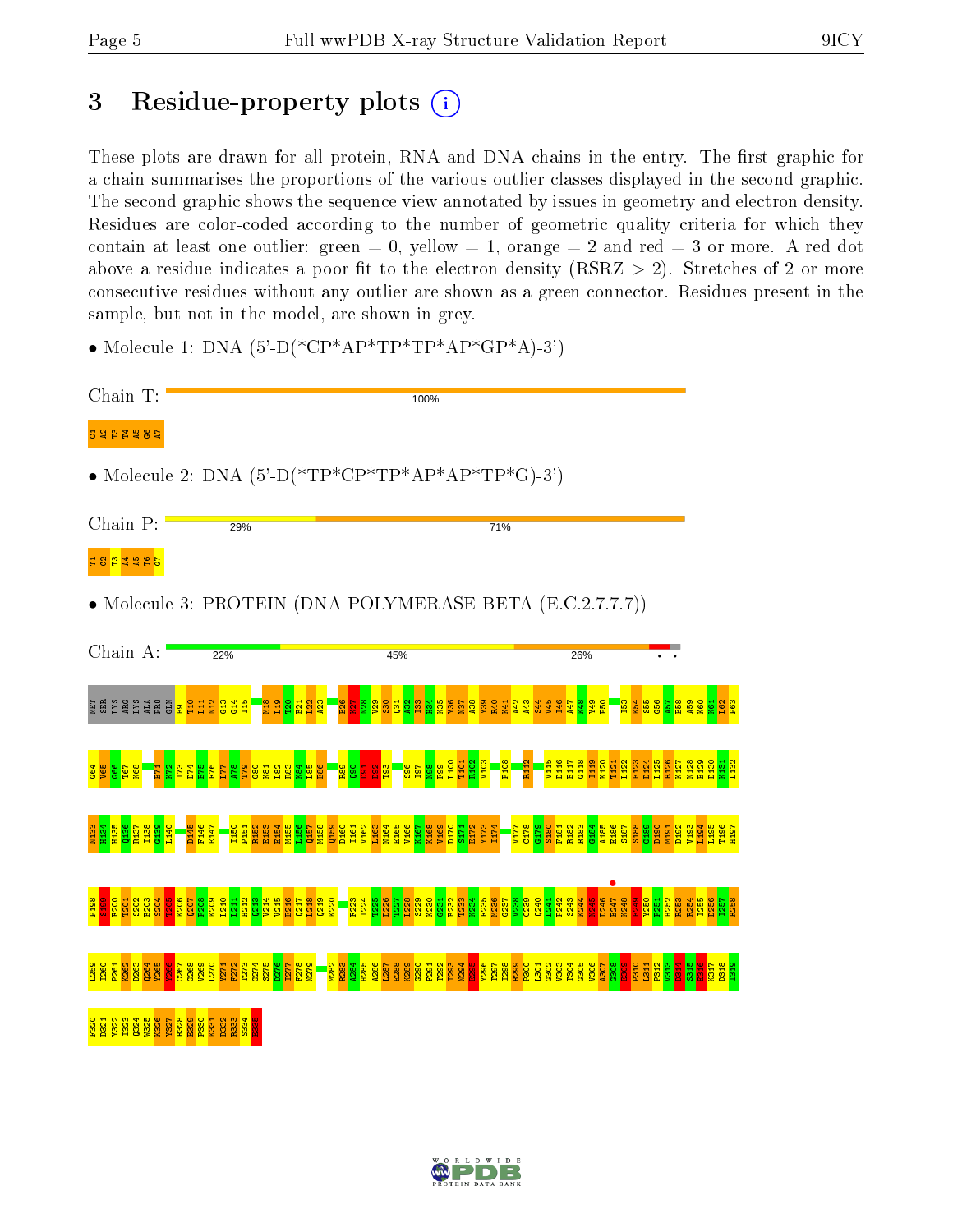## 4 Data and refinement statistics  $(i)$

| Property                                                         | Value                                             | Source     |
|------------------------------------------------------------------|---------------------------------------------------|------------|
| Space group                                                      | P 21 21 2                                         | Depositor  |
| Cell constants                                                   | 57.65Å 48.17Å<br>180.83Å                          | Depositor  |
| a, b, c, $\alpha$ , $\beta$ , $\gamma$                           | $90.00^\circ$<br>$90.00^{\circ}$<br>$90.00^\circ$ |            |
| Resolution $(A)$                                                 | $\overline{20.00}$<br>$-3.00$                     | Depositor  |
|                                                                  | 16.24<br>$-2.87$                                  | <b>EDS</b> |
| % Data completeness                                              | $94.0(20.00-3.00)$                                | Depositor  |
| (in resolution range)                                            | $90.3(16.24-2.87)$                                | <b>EDS</b> |
| $R_{merge}$                                                      | (Not available)                                   | Depositor  |
| $\mathbf{R}_{sym}$                                               | 0.06                                              | Depositor  |
| $\sqrt{I/\sigma}(I) > 1$                                         | 1.52 (at $2.87\text{\AA}$ )                       | Xtriage    |
| Refinement program                                               | TNT <sub>5</sub> D                                | Depositor  |
| $R, R_{free}$                                                    | 0.181<br>(Not available)<br>$\mathbf{A}$          | Depositor  |
|                                                                  | (Not available)<br>0.176                          | DCC        |
| $R_{free}$ test set                                              | No test flags present.                            | wwPDB-VP   |
| Wilson B-factor $(A^2)$                                          | 35.3                                              | Xtriage    |
| Anisotropy                                                       | 0.192                                             | Xtriage    |
| Bulk solvent $k_{sol}(\text{e}/\text{A}^3), B_{sol}(\text{A}^2)$ | 0.22, 175.6                                       | <b>EDS</b> |
| L-test for twinning <sup>2</sup>                                 | $< L >$ = 0.43, $< L2$ > = 0.25                   | Xtriage    |
| Estimated twinning fraction                                      | No twinning to report.                            | Xtriage    |
| $F_o, F_c$ correlation                                           | 0.92                                              | <b>EDS</b> |
| Total number of atoms                                            | 3040                                              | wwPDB-VP   |
| Average B, all atoms $(A^2)$                                     | 37.0                                              | wwPDB-VP   |

Xtriage's analysis on translational NCS is as follows: The largest off-origin peak in the Patterson function is  $7.81\%$  of the height of the origin peak. No significant pseudotranslation is detected.

<sup>&</sup>lt;sup>2</sup>Theoretical values of  $\langle |L| \rangle$ ,  $\langle L^2 \rangle$  for acentric reflections are 0.5, 0.333 respectively for untwinned datasets, and 0.375, 0.2 for perfectly twinned datasets.



<span id="page-5-1"></span><span id="page-5-0"></span><sup>1</sup> Intensities estimated from amplitudes.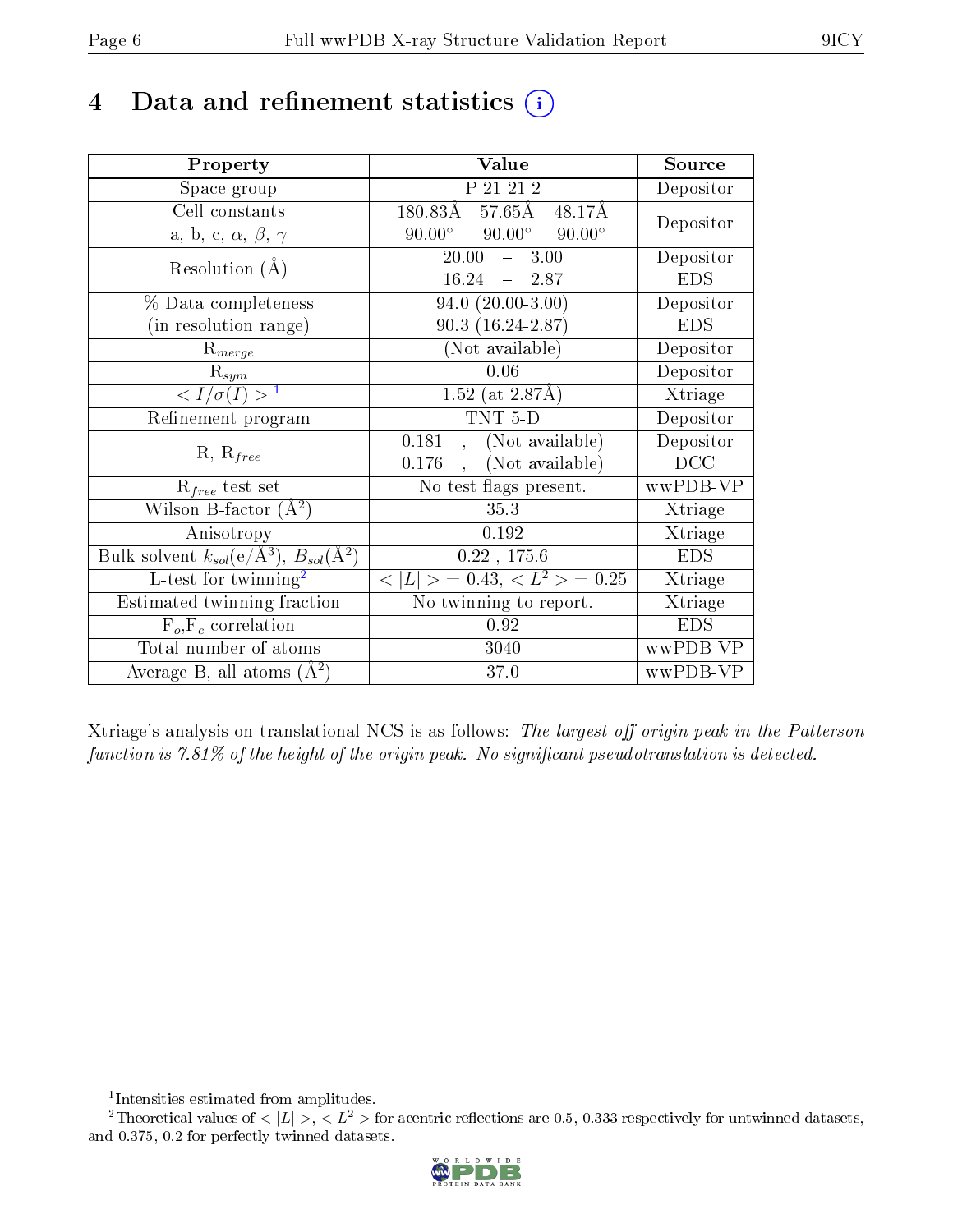## 5 Model quality  $(i)$

### 5.1 Standard geometry  $(i)$

Bond lengths and bond angles in the following residue types are not validated in this section: NA, SO4

The Z score for a bond length (or angle) is the number of standard deviations the observed value is removed from the expected value. A bond length (or angle) with  $|Z| > 5$  is considered an outlier worth inspection. RMSZ is the root-mean-square of all Z scores of the bond lengths (or angles).

|                             |     |             | Bond lengths         |      | Bond angles         |
|-----------------------------|-----|-------------|----------------------|------|---------------------|
| Chain<br>Mol                |     | <b>RMSZ</b> | # $ Z >5$            | RMSZ | # $ Z >5$           |
|                             |     | 1.93        | $3/158$ $(1.9\%)$    | 3.09 | $20/242(8.3\%)$     |
| $\mathcal{D}_{\mathcal{L}}$ | P   | 2.18        | $5/160$ $(3.1\%)$    | 3.97 | $22/243$ $(9.1\%)$  |
| 3                           |     | 1.29        | $26/2672(1.0\%)$     | 1.75 | $58/3590$ $(1.6\%)$ |
| All                         | Αll | 1.39        | $(1.1\%)$<br>34/2990 | 2.05 | $100/4075(2.5\%)$   |

Chiral center outliers are detected by calculating the chiral volume of a chiral center and verifying if the center is modelled as a planar moiety or with the opposite hand.A planarity outlier is detected by checking planarity of atoms in a peptide group, atoms in a mainchain group or atoms of a sidechain that are expected to be planar.

|  | $\lceil \, \text{Mol} \, \rceil$ Chain $\mid \# \text{Chirality outliers} \mid \# \text{Planarity outliers} \mid$ |
|--|-------------------------------------------------------------------------------------------------------------------|
|  |                                                                                                                   |

| Mol            | Chain        | Res            | <b>Type</b>  | Atoms               | Z       | Observed $(A)$ | Ideal(A) |
|----------------|--------------|----------------|--------------|---------------------|---------|----------------|----------|
| $\overline{2}$ | $\mathbf{P}$ | 5              | DA           | $N9$ -C4            | 9.11    | 1.43           | 1.37     |
| 1              | T            | $\overline{7}$ | DA           | $N9-C4$             | $-8.85$ | 1.32           | 1.37     |
| 3              | А            | 26             | GLU          | $CD-OE1$            | 7.64    | 1.34           | 1.25     |
| 3              | А            | 247            | <b>GLU</b>   | $CD-OE1$            | 7.45    | 1.33           | 1.25     |
| 3              | А            | 172            | GLU          | $CD-OE2$            | 7.33    | 1.33           | 1.25     |
| 3              | А            | 147            | GLU          | $CD-OE2$            | 7.14    | 1.33           | 1.25     |
| 3              | А            | 249            | GLU          | $CD-OE2$            | 7.04    | 1.33           | 1.25     |
| 3              | А            | 86             | GLU          | $CD-OE1$            | 7.01    | 1.33           | 1.25     |
| 1              | Т            | 7              | DA           | $N3-C4$             | $-6.92$ | 1.30           | 1.34     |
| 3              | А            | 186            | GLU          | $\overline{CD}-OE1$ | 6.84    | 1.33           | 1.25     |
| 3              | А            | 117            | <b>GLU</b>   | $CD-OE2$            | 6.67    | 1.32           | 1.25     |
| 3              | A            | 203            | GLU          | $CD-OE1$            | 6.58    | 1.32           | 1.25     |
| 3              | А            | 309            | GLU          | $CD-OE2$            | 6.56    | 1.32           | 1.25     |
| 3              | А            | 153            | GLU          | $CD-OE2$            | 6.55    | 1.32           | 1.25     |
| 3              | А            | 329            | $_{\rm GLU}$ | $CD-OE2$            | 6.52    | 1.32           | 1.25     |

All (34) bond length outliers are listed below:

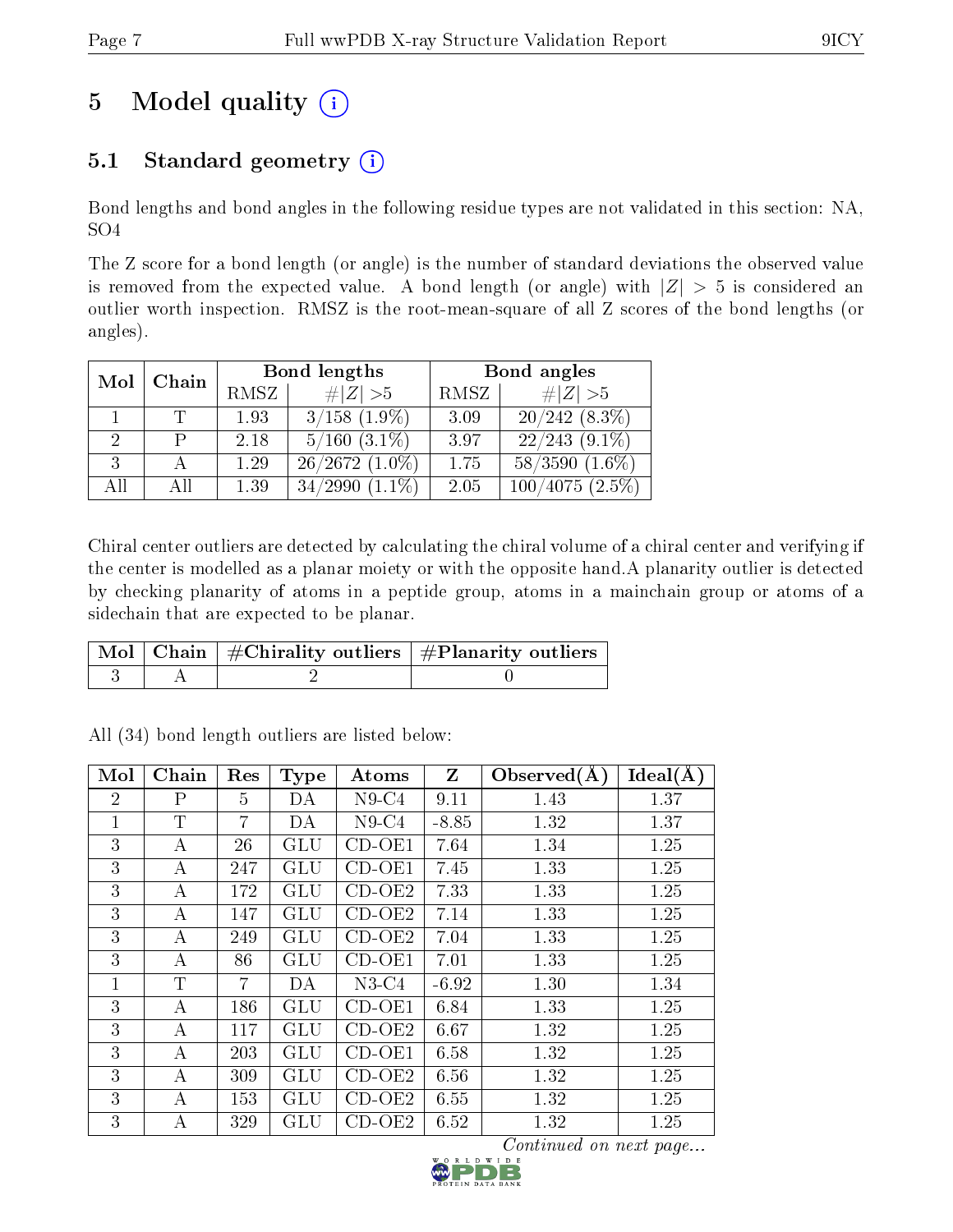| Mol            | Chain          | Res          | <b>Type</b> | Atoms                      | $\mathbf{Z}$ | Observed $(A)$ | Ideal(A) |
|----------------|----------------|--------------|-------------|----------------------------|--------------|----------------|----------|
| 3              | A              | 316          | GLU         | $\overline{\text{CD-OE2}}$ | 6.43         | 1.32           | 1.25     |
| $\mathbf{1}$   | T              | 4            | DT          | $N1-C6$                    | $-6.28$      | 1.33           | 1.38     |
| 3              | $\bf{A}$       | 232          | <b>GLU</b>  | $\overline{CD}$ -OE2       | 6.19         | 1.32           | 1.25     |
| 3              | A              | 288          | <b>GLU</b>  | $CD-OE2$                   | 6.19         | 1.32           | 1.25     |
| 3              | А              | 36           | <b>TYR</b>  | $CB-CG$                    | $-6.07$      | 1.42           | 1.51     |
| 3              | А              | 71           | <b>GLU</b>  | $CD-OE1$                   | 6.03         | 1.32           | 1.25     |
| $\overline{2}$ | $\overline{P}$ | $\mathbf{1}$ | DT          | $C3'-O3'$                  | $-5.95$      | 1.36           | 1.44     |
| 3              | $\bf{A}$       | 154          | GLU         | $CD-OE2$                   | 5.86         | 1.32           | 1.25     |
| 3              | А              | 326          | <b>LYS</b>  | $CE-NZ$                    | $-5.82$      | 1.34           | 1.49     |
| 3              | A              | 335          | GLU         | $CD-OE2$                   | 5.81         | 1.32           | 1.25     |
| 3              | Α              | 129          | <b>GLU</b>  | $CD-OE1$                   | 5.76         | 1.31           | 1.25     |
| 3              | А              | 295          | GLU         | $CD-OE2$                   | 5.61         | 1.31           | 1.25     |
| $\overline{2}$ | $\mathbf P$    | 3            | DT          | $N1-C6$                    | $-5.54$      | 1.34           | 1.38     |
| 3              | A              | 123          | GLU         | $CD-OE1$                   | 5.33         | 1.31           | 1.25     |
| 3              | А              | 216          | <b>GLU</b>  | $\overline{\text{CD-OE2}}$ | 5.27         | 1.31           | 1.25     |
| $\overline{2}$ | $\mathbf P$    | $\mathbf{1}$ | DT          | $N1-C6$                    | $-5.25$      | 1.34           | 1.38     |
| $\overline{2}$ | $\overline{P}$ | 6            | DT          | $C4-C5$                    | $-5.22$      | 1.40           | 1.45     |
| 3              | А              | 9            | GLU         | $CD-OE2$                   | 5.21         | 1.31           | 1.25     |
| 3              | A              | 58           | GLU         | $CD-OE1$                   | 5.06         | 1.31           | 1.25     |

All (100) bond angle outliers are listed below:

| Mol            | Chain          | Res            | <b>Type</b>          | Atoms                   | Z        | Observed $(°)$ | Ideal (°) |
|----------------|----------------|----------------|----------------------|-------------------------|----------|----------------|-----------|
| $\overline{2}$ | $\mathsf{P}$   | 6              | DT                   | $C2-N1-C1'$             | 20.00    | 150.20         | 118.20    |
| $\overline{2}$ | $\overline{P}$ | 6              | DT                   | $C6-N1-C1'$             | $-19.91$ | 90.53          | 120.40    |
| $\overline{2}$ | Ρ              | 1              | DT                   | $C6-N1-C1'$             | $-16.32$ | 95.92          | 120.40    |
| $\overline{2}$ | $\overline{P}$ | $\overline{2}$ | DC                   | $C2-N1-C1'$             | 15.50    | 135.85         | 118.80    |
| $\overline{2}$ | $\overline{P}$ | 1              | DT                   | $C2-N1-C1'$             | 15.24    | 142.58         | 118.20    |
| $\mathbf{1}$   | T              | 4              | DT                   | $C6-N1-C1'$             | $-15.18$ | 97.64          | 120.40    |
| $\overline{1}$ | $\mathbf T$    | $\overline{7}$ | DA                   | $C4-N9-C1'$             | $-15.08$ | 99.16          | 126.30    |
| $\overline{2}$ | $\overline{P}$ | $\overline{2}$ | DC                   | $C6-N1-C1'$             | $-14.54$ | 103.36         | 120.80    |
| $\overline{2}$ | $\overline{P}$ | 3              | DT                   | $O4'$ -C1'-N1           | 14.06    | 117.84         | 108.00    |
| $\mathbf 1$    | $\mathbf T$    | 7              | DA                   | $C8-N9-C1'$             | 13.92    | 152.76         | 127.70    |
| $\mathbf{1}$   | $\mathbf T$    | $\overline{4}$ | DT                   | $C2-N1-C1'$             | 13.68    | 140.08         | 118.20    |
| $\overline{2}$ | Ρ              | 3              | DT                   | $C6-N1-C1'$             | $-12.47$ | 101.70         | 120.40    |
| $\overline{2}$ | $\overline{P}$ | 3              | DT                   | $C2-N1-C1'$             | 12.39    | 138.02         | 118.20    |
| $\overline{2}$ | $\overline{P}$ | $\overline{7}$ | DG                   | $\overline{C}$ 4-N9-C1' | $-11.45$ | 111.61         | 126.50    |
| 1              | T              | 6              | DG                   | $O4'$ -C1'-N9           | 11.35    | 115.95         | 108.00    |
| $\overline{2}$ | $\overline{P}$ | 7              | DG                   | $C8-N9-C1'$             | 11.33    | 141.73         | 127.00    |
| $\overline{2}$ | $\mathsf{P}$   | 3              | DT                   | $P-O3'-C3'$             | 10.74    | 132.59         | 119.70    |
| $\overline{2}$ | Ρ              | 6              | DT                   | $O4'$ -C1'-N1           | 10.73    | 115.51         | 108.00    |
| 3              | А              | 192            | $\operatorname{ASP}$ | $CB-CG-OD2$             | $-9.53$  | 109.73         | 118.30    |

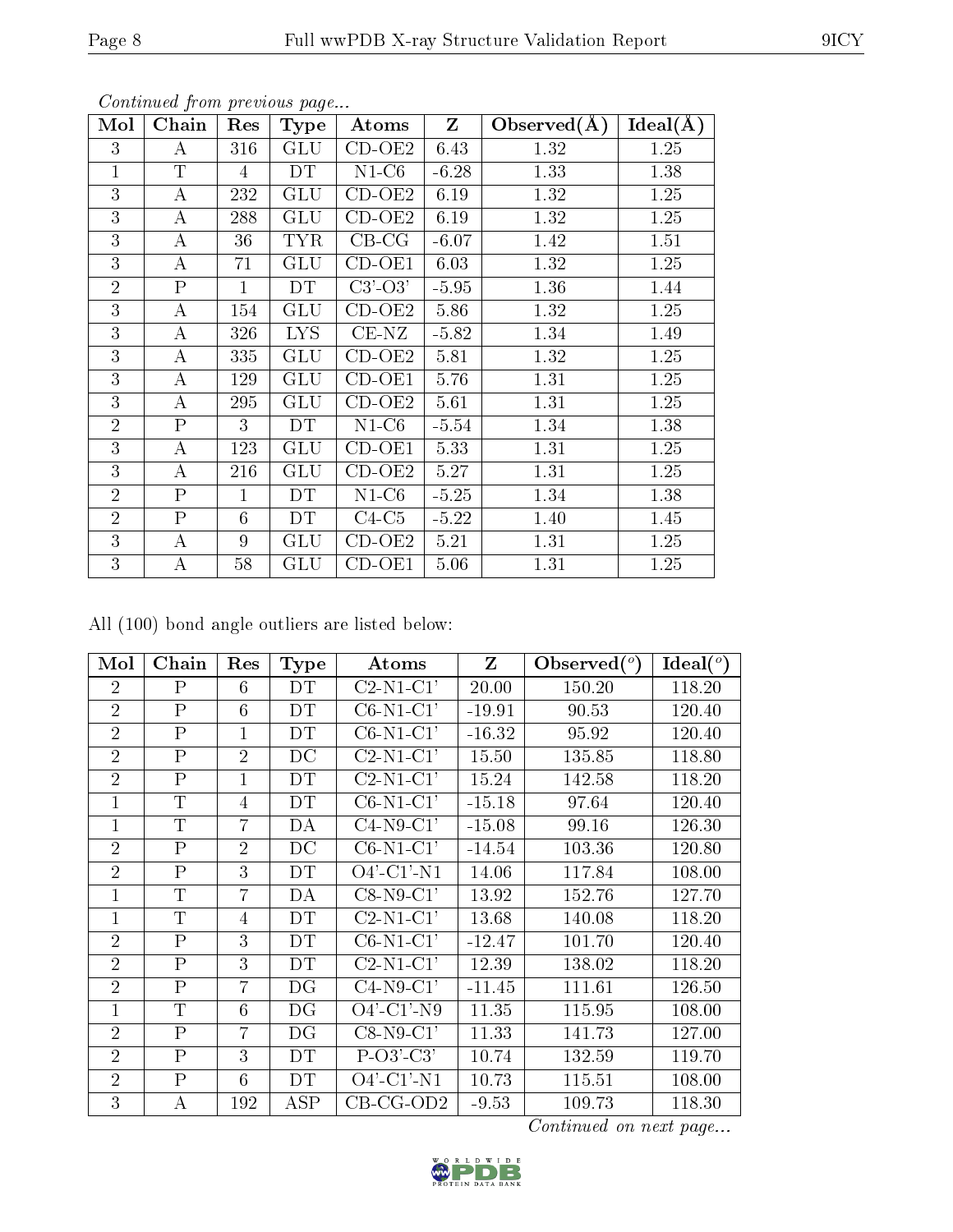| Mol            | Chain                     | Res            | <b>Type</b>             | Atoms                                | $\mathbf{Z}$ | Observed $(°)$ | Ideal $(°)$         |
|----------------|---------------------------|----------------|-------------------------|--------------------------------------|--------------|----------------|---------------------|
| $\mathbf{1}$   | $\overline{T}$            | $\mathbf{1}$   | $\overline{\text{DC}}$  | $\overline{P-O3'-C3'}$               | 9.52         | 131.13         | 119.70              |
| 3              | A                         | 39             | <b>TYR</b>              | $CB-CG-CD1$                          | $-9.15$      | 115.51         | 121.00              |
| $\overline{3}$ | А                         | 263            | $\overline{\text{ASP}}$ | $CB-CG-OD2$                          | $-9.12$      | 110.09         | 118.30              |
| $\overline{3}$ | A                         | 152            | ARG                     | NE-CZ-NH1                            | 8.73         | 124.66         | 120.30              |
| $\overline{3}$ | A                         | 332            | $\overline{\text{ASP}}$ | $CB-CG-OD1$                          | $-8.27$      | 110.86         | 118.30              |
| 3              | A                         | 190            | ASP                     | $CB-CG-OD1$                          | 8.17         | 125.65         | 118.30              |
| 3              | $\boldsymbol{A}$          | 190            | ASP                     | $CB-CG-OD2$                          | $-8.02$      | 111.08         | 118.30              |
| $\mathbf{1}$   | $\overline{T}$            | $\overline{4}$ | DT                      | $C1'$ -O4'-C4'                       | $-7.76$      | 102.34         | 110.10              |
| $\overline{2}$ | ${\bf P}$                 | $\overline{4}$ | DA                      | $P-O3'-C3'$                          | 7.71         | 128.95         | 119.70              |
| $\overline{2}$ | $\overline{P}$            | $\overline{5}$ | DA                      | $C4-N9-C1'$                          | 7.49         | 139.78         | 126.30              |
| $\mathbf{1}$   | $\mathbf T$               | $\overline{5}$ | DA                      | $C8-N9-C1'$                          | 7.34         | 140.91         | 127.70              |
| $\mathbf{1}$   | $\overline{\mathrm{T}}$   | $\overline{7}$ | DA                      | $\overline{O4'-C1'-N9}$              | 7.28         | 113.09         | 108.00              |
| 3              | $\boldsymbol{A}$          | 124            | ASP                     | $\overline{\text{CB}-\text{CG-OD2}}$ | $-7.26$      | 111.77         | 118.30              |
| 3              | $\boldsymbol{A}$          | 254            | $\rm{ARG}$              | $NE- CZ-NH2$                         | $-7.25$      | 116.67         | 120.30              |
| $\overline{3}$ | $\boldsymbol{A}$          | 39             | <b>TYR</b>              | $CB-CG-CD2$                          | $7.12\,$     | 125.27         | 121.00              |
| 3              | $\boldsymbol{A}$          | 333            | $\rm{ARG}$              | NE-CZ-NH1                            | 7.06         | 123.83         | 120.30              |
| 3              | $\boldsymbol{A}$          | 130            | ASP                     | $CB-CG-OD2$                          | $-7.03$      | 111.97         | 118.30              |
| 3              | A                         | 92             | ASP                     | $CB-CG-OD1$                          | 6.94         | 124.55         | 118.30              |
| $\mathbf{1}$   | T                         | $\overline{5}$ | DA                      | $C4-N9-C1'$                          | $-6.93$      | 113.82         | 126.30              |
| $\overline{2}$ | $\overline{P}$            | $\overline{6}$ | DT                      | $C4'-C3'-C2'$                        | $-6.91$      | 96.88          | 103.10              |
| 3              | $\boldsymbol{A}$          | 116            | ASP                     | $CB-CA-C$                            | 6.88         | 124.17         | 110.40              |
| $\overline{3}$ | A                         | 314            | $\overline{\text{ASP}}$ | $CB-CG-OD1$                          | $-6.88$      | 112.11         | 118.30              |
| 3              | A                         | 27             | <b>LYS</b>              | $CB-CA-C$                            | 6.80         | 124.01         | 110.40              |
| $\overline{2}$ | $\overline{\mathrm{P}}$   | $\overline{5}$ | DA                      | $C8-N9-C1'$                          | $-6.65$      | 115.72         | $\overline{1}27.70$ |
| $\overline{3}$ | А                         | 256            | ASP                     | $CB-CG-OD2$                          | $-6.58$      | 112.38         | 118.30              |
| 3              | А                         | 152            | $\rm{ARG}$              | $NE- CZ-NH2$                         | $-6.57$      | 117.02         | 120.30              |
| $\mathbf{3}$   | A                         | 74             | ASP                     | $CB-CG-OD1$                          | 6.54         | 124.18         | 118.30              |
| 3              | А                         | 157            | <b>GLN</b>              | $N$ -CA-CB                           | 6.50         | 122.29         | 110.60              |
| $\overline{2}$ | $\overline{\mathrm{P}}$   | $\overline{2}$ | DC                      | $\overline{P-O3'-C3'}$               | 6.39         | 127.36         | 119.70              |
| 3              | А                         | 116            | ASP                     | $CB-CG-OD1$                          | 6.37         | 124.03         | 118.30              |
| 3              | Α                         | 326            | <b>LYS</b>              | $CD-CE-NZ$                           | 6.36         | 126.34         | 111.70              |
| $\mathbf{1}$   | T                         | 4              | DT.                     | $O4'$ -C1'-N1                        | 6.30         | 112.41         | 108.00              |
| 3              | A                         | 116            | <b>ASP</b>              | $CB-CG-OD2$                          | $-6.30$      | 112.63         | 118.30              |
| 3              | A                         | 130            | $\overline{\text{ASP}}$ | CB-CG-OD1                            | 6.29         | 123.96         | 118.30              |
| 3              | A                         | 299            | $\rm{ARG}$              | NE-CZ-NH1                            | 6.27         | 123.43         | 120.30              |
| 3              | А                         | 112            | $\rm{ARG}$              | NE-CZ-NH <sub>2</sub>                | $-6.24$      | 117.18         | 120.30              |
| 3              | A                         | 74             | <b>ASP</b>              | $CB-CG-OD2$                          | $-6.24$      | 112.69         | 118.30              |
| $\mathfrak{Z}$ | A                         | 12             | <b>ASN</b>              | $N$ -CA-CB                           | 6.23         | 121.81         | 110.60              |
| 3              | А                         | 91             | $A\overline{SP}$        | $N$ -CA-CB                           | 6.12         | 121.61         | 110.60              |
| $\overline{2}$ | $\boldsymbol{\mathrm{P}}$ | $\overline{2}$ | DC                      | $O4'$ -C1'-N1                        | 6.10         | 112.27         | 108.00              |
| 3              | A                         | 192            | ASP                     | $CB-CG-OD1$                          | 6.09         | 123.78         | 118.30              |
| $\mathbf{1}$   | T                         | $\overline{2}$ | DA                      | $C4-N9-C1'$                          | $-6.00$      | 115.50         | 126.30              |

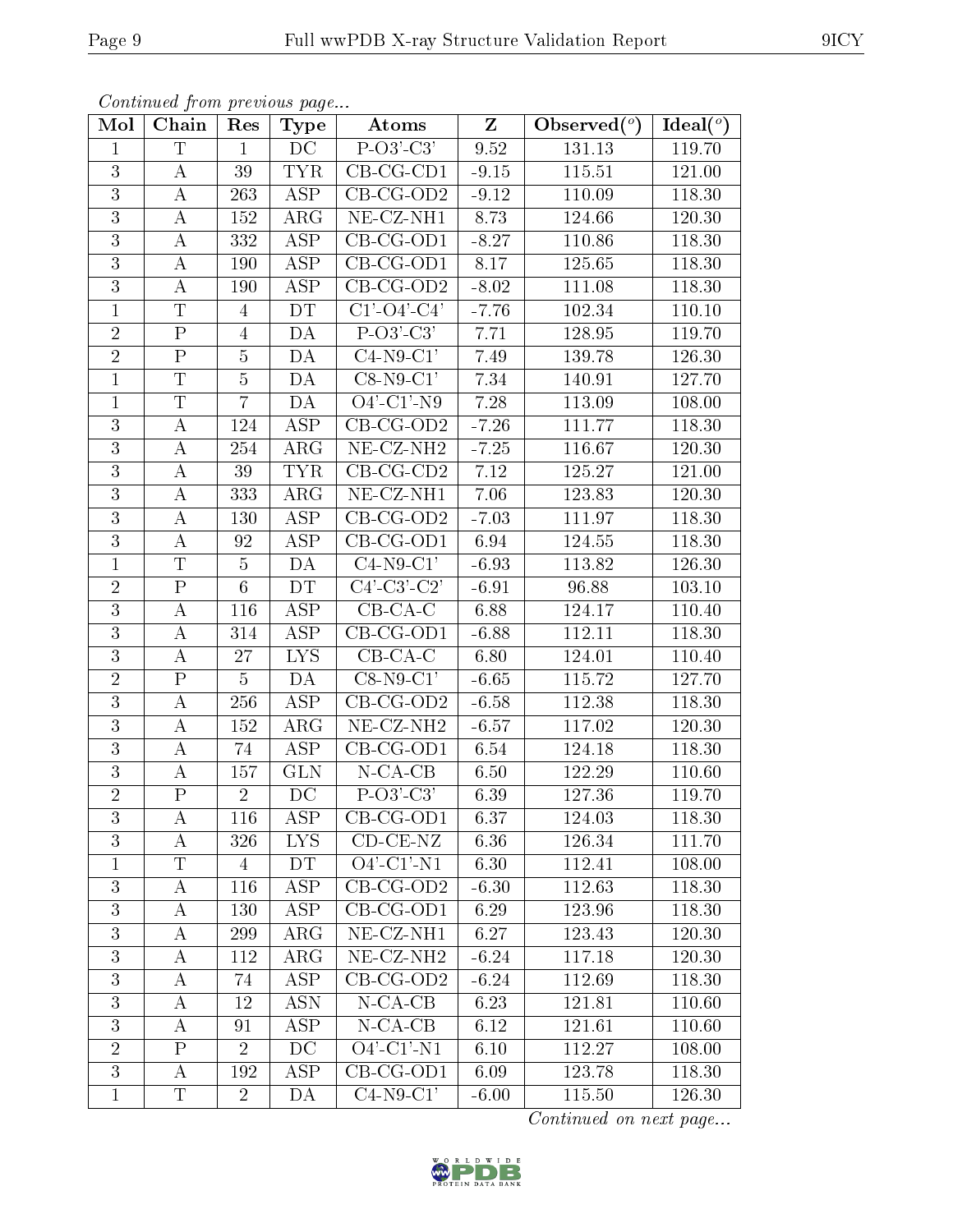| Mol            | Chain                   | Res            | <b>Type</b>             | Atoms                                      | $\mathbf{Z}$ | Observed $(°)$ | Ideal(°)            |
|----------------|-------------------------|----------------|-------------------------|--------------------------------------------|--------------|----------------|---------------------|
| $\overline{3}$ | $\bf{A}$                | 246            | ASP                     | $\overline{CA-CB-CG}$                      | $-5.99$      | 100.22         | 113.40              |
| 3              | A                       | 173            | TYR                     | $CB-CG-CD1$                                | $-5.95$      | 117.43         | 121.00              |
| $\mathbf{1}$   | $\overline{T}$          | $\mathbf{1}$   | $\overline{DC}$         | $O4' - C1' - C2'$                          | 5.92         | 110.64         | 105.90              |
| $\mathbf{1}$   | $\mathbf T$             | $\overline{2}$ | DA                      | $C8-N9-C1'$                                | 5.92         | 138.36         | 127.70              |
| $\overline{3}$ | $\boldsymbol{A}$        | 332            | $\overline{\text{ASP}}$ | $CB-CG-OD2$                                | 5.87         | 123.59         | 118.30              |
| 3              | $\bf{A}$                | 91             | ASP                     | $CB-CG-OD1$                                | $-5.82$      | 113.07         | 118.30              |
| $\overline{3}$ | $\boldsymbol{A}$        | 92             | <b>ASP</b>              | CB-CG-OD2                                  | $-5.75$      | 113.13         | 118.30              |
| $\overline{3}$ | А                       | 266            | <b>TYR</b>              | $CB-CG-CD1$                                | $-5.72$      | 117.57         | 121.00              |
| $\overline{1}$ | $\mathbf T$             | $\overline{4}$ | DT                      | $P-O5'-C5'$                                | 5.72         | 130.05         | 120.90              |
| $\overline{3}$ | $\bf{A}$                | 36             | <b>TYR</b>              | $CA$ -CB-CG                                | $-5.69$      | 102.59         | 113.40              |
| 3              | А                       | 314            | <b>ASP</b>              | $CB-CG-OD2$                                | 5.68         | 123.41         | 118.30              |
| $\mathbf{1}$   | $\mathbf T$             | 3              | DT                      | $C6-N1-C2$                                 | $-5.66$      | 118.47         | 121.30              |
| $\overline{2}$ | $\rm P$                 | 3              | <b>DT</b>               | $N3-C2-O2$                                 | $-5.63$      | 118.92         | 122.30              |
| 3              | $\bf{A}$                | 245            | <b>ASN</b>              | $C-N-CA$                                   | 5.63         | 135.76         | 121.70              |
| $\overline{3}$ | A                       | 91             | ASP                     | $CB-CG-OD2$                                | 5.62         | 123.36         | 118.30              |
| $\mathfrak{Z}$ | $\bf{A}$                | 271            | <b>TYR</b>              | $N$ -CA-CB                                 | $-5.56$      | 100.60         | 110.60              |
| 3              | A                       | 65             | VAL                     | $CA-C-N$                                   | $-5.51$      | 105.17         | 116.20              |
| $\mathbf{1}$   | $\mathbf T$             | $\overline{7}$ | DA                      | $C8-N9-C4$                                 | 5.50         | 108.00         | 105.80              |
| 3              | $\bf{A}$                | 145            | <b>ASP</b>              | $CB-CG-OD2$                                | $-5.50$      | 113.35         | 118.30              |
| $\overline{3}$ | $\boldsymbol{A}$        | 246            | <b>ASP</b>              | $CA-C-N$                                   | $-5.47$      | 105.16         | 117.20              |
| 3              | $\bf{A}$                | 333            | $\rm{ARG}$              | $\overline{\text{NE}}$ -CZ-NH <sub>2</sub> | $-5.45$      | 117.57         | 120.30              |
| $\overline{3}$ | $\bf{A}$                | 163            | <b>LEU</b>              | $CA$ -CB-CG                                | $-5.45$      | 102.77         | $\overline{115.30}$ |
| $\mathbf{1}$   | T                       | 4              | DT                      | $O5'$ -P-OP2                               | $-5.44$      | 100.80         | 105.70              |
| $\overline{2}$ | $\overline{\mathrm{P}}$ | $\mathbf{1}$   | DT                      | $\overline{P-O3'-C3'}$                     | 5.42         | 126.20         | 119.70              |
| $\overline{3}$ | $\bf{A}$                | 219            | <b>GLN</b>              | $CB-CA-C$                                  | $-5.38$      | 99.65          | 110.40              |
| 3              | А                       | 309            | <b>GLU</b>              | $N$ -CA-C                                  | 5.37         | 125.50         | 111.00              |
| $\overline{3}$ | А                       | 159            | <b>GLN</b>              | $CB-CA-C$                                  | $-5.34$      | 99.72          | 110.40              |
| $\overline{3}$ | А                       | 205            | <b>THR</b>              | $N$ -CA-CB                                 | 5.28         | 120.34         | 110.30              |
| $\overline{3}$ | $\boldsymbol{A}$        | 271            | <b>TYR</b>              | $CB-CG-CD1$                                | $-5.27$      | 117.84         | 121.00              |
| 3              | A                       | 283            | ARG                     | $NE- CZ-NH1$                               | $5.25\,$     | 122.93         | 120.30              |
| 1              | T                       | 6              | DG                      | $P-O3'-C3'$                                | 5.21         | 125.95         | 119.70              |
| 3              | A                       | 226            | ASP                     | $CB-CG-OD2$                                | $-5.17$      | 113.65         | 118.30              |
| $\overline{2}$ | $\mathbf{P}$            | $\overline{4}$ | DA                      | $C8-N9-C4$                                 | 5.15         | 107.86         | 105.80              |
| $\mathbf{1}$   | $\overline{T}$          | $\overline{2}$ | DA                      | $N1-C6-N6$                                 | $5.15\,$     | 121.69         | 118.60              |
| $\overline{3}$ | A                       | 145            | ASP                     | $CB-CG-OD1$                                | 5.15         | 122.93         | 118.30              |
| 3              | A                       | 116            | ASP                     | $N-CA-CB$                                  | 5.10         | 119.78         | 110.60              |
| 3              | A                       | 266            | <b>TYR</b>              | $CA$ -CB-CG                                | $-5.09$      | 103.72         | 113.40              |
| 3              | A                       | 314            | <b>ASP</b>              | $N$ -CA-CB                                 | 5.07         | 119.73         | 110.60              |
| $\overline{3}$ | $\bf{A}$                | 309            | GLU                     | $CB-CA-C$                                  | $5.00\,$     | 120.40         | 110.40              |

All (2) chirality outliers are listed below:

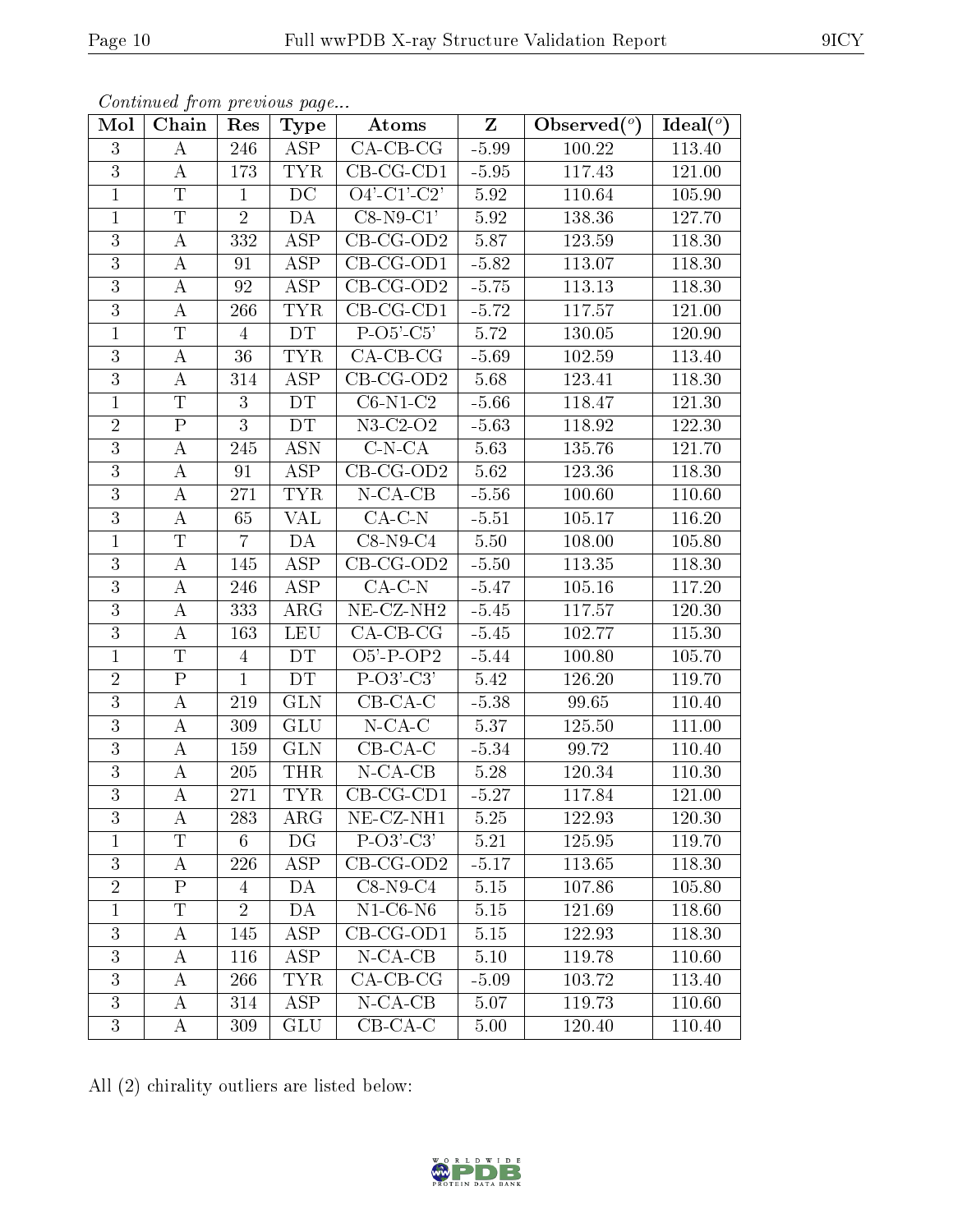| $Mol$   Chain   Res   Type   Atom |     |      |  |
|-----------------------------------|-----|------|--|
|                                   | 19  |      |  |
|                                   | 304 | - GF |  |

There are no planarity outliers.

#### 5.2 Too-close contacts  $(i)$

In the following table, the Non-H and H(model) columns list the number of non-hydrogen atoms and hydrogen atoms in the chain respectively. The H(added) column lists the number of hydrogen atoms added and optimized by MolProbity. The Clashes column lists the number of clashes within the asymmetric unit, whereas Symm-Clashes lists symmetry related clashes.

| Mol |     |      |      |     | Chain   Non-H   H(model)   H(added)   Clashes   Symm-Clashes |
|-----|-----|------|------|-----|--------------------------------------------------------------|
|     | ௱   | 141  | 81   |     |                                                              |
| 9   | P   | 144  | 81   |     |                                                              |
| З   | Α   | 2623 | 2641 | 308 |                                                              |
|     |     |      |      |     |                                                              |
| h.  | А   | 6)   |      |     |                                                              |
|     | Α   | 94   |      | 16  |                                                              |
|     |     | 16   |      |     |                                                              |
|     | ௱   | 15   |      | റ   |                                                              |
| All | Αll | 3040 | 2803 | 321 |                                                              |

The all-atom clashscore is defined as the number of clashes found per 1000 atoms (including hydrogen atoms). The all-atom clashscore for this structure is 57.

All (321) close contacts within the same asymmetric unit are listed below, sorted by their clash magnitude.

| Atom-1           | Atom-2                       | Interatomic<br>distance $(A)$ | Clash<br>overlap $(A)$ |
|------------------|------------------------------|-------------------------------|------------------------|
| 3:A:180:SER:HB3  | 3:A:183:ARG:HH21             | 1.15                          | 1.09                   |
| 3:A:151:PRO:HG2  | $3:A:154:GLU:H\overline{G3}$ | 1.33                          | 1.09                   |
| 2:P:1:DT:H2"     | 2:P:2:D C:H5'                | 1.32                          | 1.07                   |
| 3:A:245:ASN:N    | 3:A:245:ASN:HD22             | 1.55                          | 1.02                   |
| 3:A:243:SER:HB3  | 3:A:249:GLU:HA               | 1.38                          | 1.01                   |
| 3:A:155:MET:HA   | 3:A:158:MET:HE3              | 1.44                          | 0.99                   |
| 3:A:41:LYS:HE2   | 3:A:64:GLY:HA3               | 1.43                          | 0.98                   |
| 3:A:31:GLN:HE21  | 3:A:112:ARG:HH12             | 1.09                          | 0.94                   |
| 3:A:245:ASN:H    | 3:A:245:ASN:ND2              | 1.64                          | 0.94                   |
| 3: A:60: LYS: HA | 3:A:65:VAL:HG23              | 1.49                          | 0.93                   |
| 3:A:82:LEU:HB3   | 3:A:85:LEU:HB2               | 1.51                          | 0.93                   |
| 3:A:293:ILE:HD13 | 3:A:298:ILE:HG13             | 1.51                          | 0.92                   |

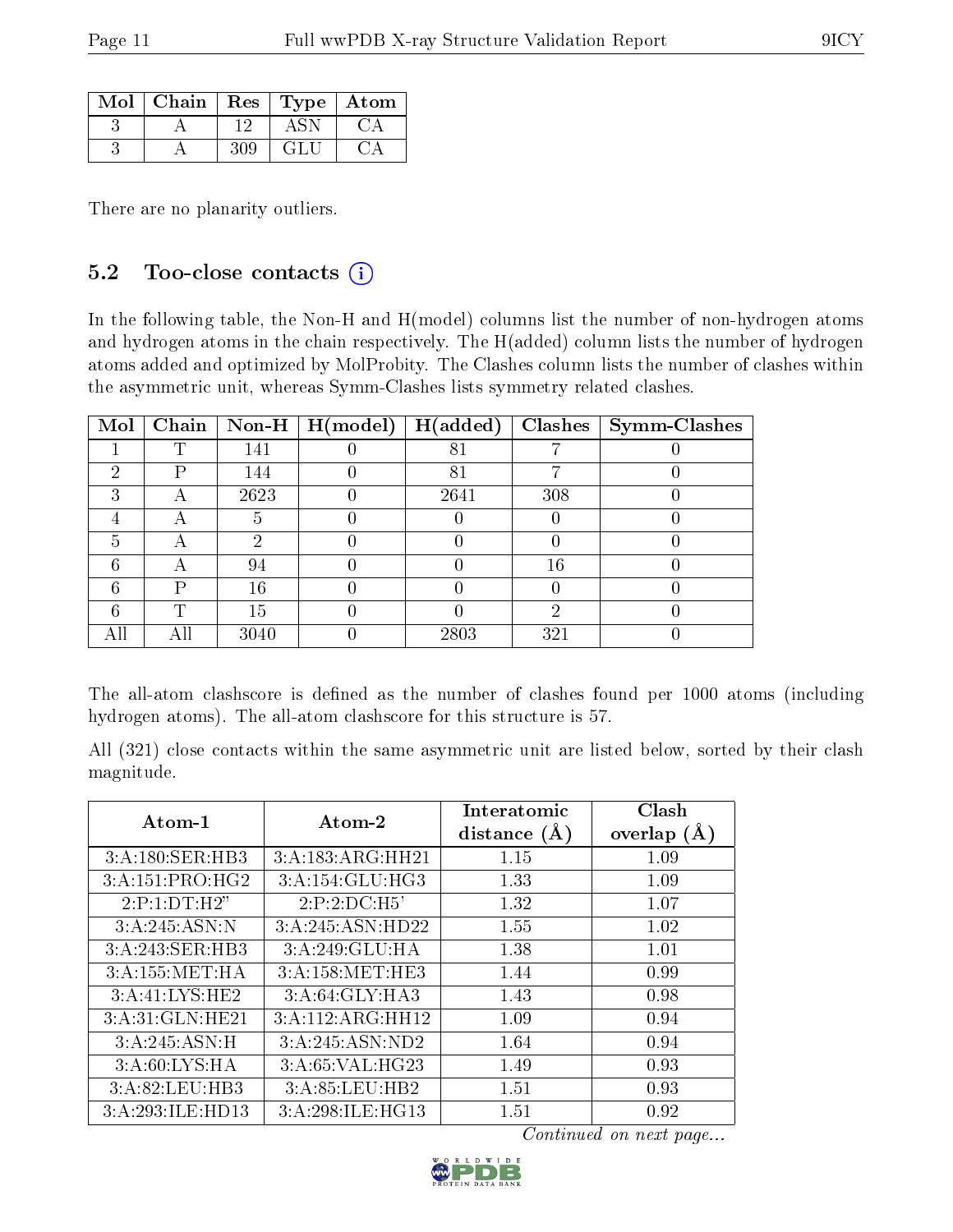| сонинией јтот ртеоючъ раде |                               | Interatomic    | Clash           |
|----------------------------|-------------------------------|----------------|-----------------|
| Atom-1                     | Atom-2                        | distance $(A)$ | overlap $(\AA)$ |
| 3:A:191:MET:HG2            | 3:A:255:ILE:HG13              | 1.50           | 0.90            |
| 3:A:41:LYS:HD3             | 3:A:42:ALA:N                  | 1.85           | 0.90            |
| 3:A:245:ASN:H              | 3:A:245:ASN:HD22              | 0.90           | 0.89            |
| 3:A:210:LEU:HB3            | 3:A:259:LEU:HD21              | 1.54           | 0.89            |
| 3:A:172:GLU:HB3            | 3:A:197:HIS:NE2               | 1.85           | 0.88            |
| 3:A:172:GLU:HB3            | 3:A:197:HIS:HE2               | 1.33           | 0.88            |
| 2:P:1:DT:H2"               | 2:P:2:DC:C5'                  | 2.07           | 0.84            |
| 3:A:330:PRO:HA             | $3:A:333:ARG:H\overline{G3}$  | 1.60           | 0.84            |
| 3:A:11:LEU:HD23            | 3:A:11:LEU:H                  | 1.42           | 0.83            |
| 3:A:264:GLN:NE2            | 3:A:296:TYR:HB3               | 1.95           | 0.81            |
| 3:A:243:SER:CB             | 3:A:249:GLU:HA                | 2.11           | 0.81            |
| 3:A:41:LYS:HE2             | 3:A:64:GLY:CA                 | 2.10           | 0.80            |
| 3:A:253:ARG:HG3            | 3:A:253:ARG:HH11              | 1.46           | 0.79            |
| 3:A:150:ILE:CD1            | 3:A:253:ARG:HG2               | 2.12           | 0.79            |
| 3:A:260:ILE:HG23           | 3:A:261:PRO:HD2               | 1.64           | 0.79            |
| 3:A:277:ILE:HG12           | 3:A:335:GLU:HA                | 1.63           | 0.79            |
| 3:A:180:SER:CB             | 3:A:183:ARG:HH21              | 1.93           | 0.78            |
| 3:A:180:SER:HB3            | 3:A:183:ARG:NH2               | 1.95           | 0.78            |
| 3:A:12:ASN:HD21            | 3:A:53:ILE:H                  | 1.29           | 0.78            |
| 3:A:23:ALA:HB2             | 3:A:39:TYR:HB3                | 1.65           | 0.77            |
| 3:A:121:THR:HG23           | 3:A:124:ASP:CG                | 2.03           | 0.77            |
| 3:A:151:PRO:HG2            | 3:A:154:GLU:CG                | 2.12           | 0.77            |
| 3:A:286:ALA:CB             | 3:A:293:ILE:HD11              | 2.14           | 0.77            |
| 3:A:282:MET:HE2            | 6:A:555:HOH:O                 | 1.84           | 0.77            |
| 3:A:197:HIS:CD2            | 3:A:198:PRO:HD2               | 2.20           | 0.77            |
| 3:A:108:PRO:O              | 3:A:112:ARG:HG3               | 1.85           | 0.76            |
| 3:A:119:ILE:HG23           | 3:A:124:ASP:HB3               | 1.66           | 0.75            |
| 3:A:31:GLN:NE2             | $3:A:112:ARG:H\overline{H12}$ | 1.82           | 0.75            |
| 3: A:18: MET:O             | 3:A:21:GLU:HB2                | 1.87           | 0.75            |
| 3:A:123:GLU:HG3            | 6:A:623:HOH:O                 | 1.86           | 0.74            |
| 3: A: 41: LYS: O           | 3:A:45:VAL:HG13               | 1.87           | 0.74            |
| 3: A:323: ILE: O           | 3:A:324:GLN:HG2               | 1.87           | 0.74            |
| 3: A:60: LYS: HA           | 3: A:65: VAL: CG2             | 2.18           | 0.73            |
| 3:A:23:ALA:HB2             | 3:A:39:TYR:CB                 | 2.18           | 0.73            |
| 2:P:5:DA:H2"               | 2:P:6:DT:H5'                  | 1.71           | 0.72            |
| 3:A:162:VAL:HG13           | 3:A:218:LEU:HD21              | 1.71           | 0.72            |
| 3:A:165:GLU:HA             | 3:A:168:LYS:HG2               | 1.72           | 0.71            |
| 3:A:123:GLU:O              | $3:A:127:\overline{LYS:HG2}$  | 1.89           | 0.71            |
| 3:A:41:LYS:HD3             | 3:A:42:ALA:H                  | 1.54           | 0.71            |
| 3:A:248:LYS:N              | 3:A:248:LYS:HD2               | 2.03           | 0.71            |
| $3:A:155:\text{MET:HE2}$   | 3:A:188:SER:HB2               | 1.73           | 0.71            |

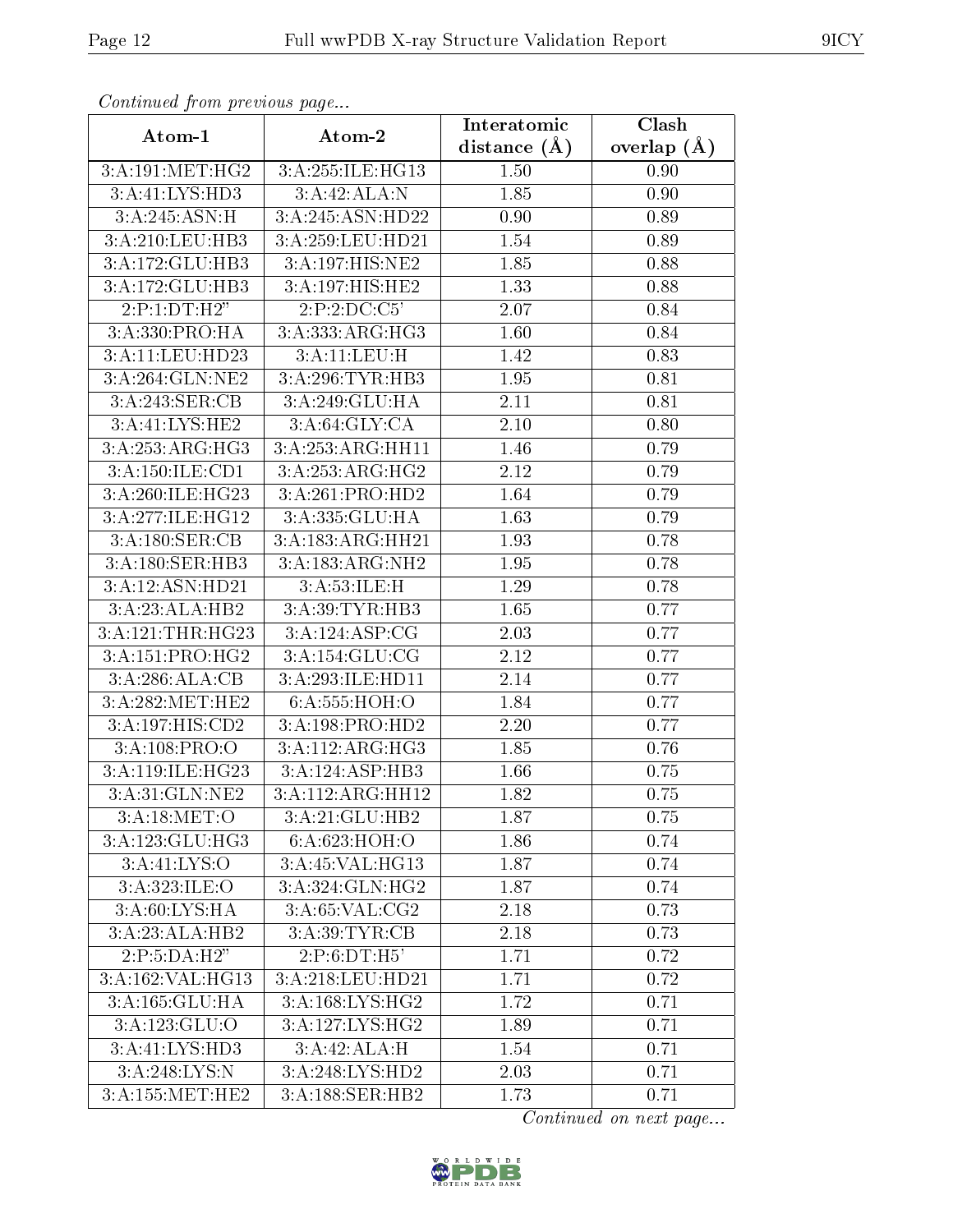| Continuea jiom previous page |                             | Interatomic    | Clash         |  |
|------------------------------|-----------------------------|----------------|---------------|--|
| Atom-1                       | Atom-2                      | distance $(A)$ | overlap $(A)$ |  |
| 3:A:299:ARG:CD               | 3:A:310:PRO:H <sub>D3</sub> | 2.21           | 0.71          |  |
| 3: A: 155: MET:HA            | 3:A:158:MET:CE              | 2.20           | 0.70          |  |
| 3:A:31:GLN:HE21              | 3:A:112:ARG:NH1             | 1.89           | 0.70          |  |
| 3:A:15:ILE:HB                | 3:A:46:ILE:CD1              | 2.22           | 0.70          |  |
| 3:A:207:GLN:O                | 3:A:210:LEU:HB2             | 1.92           | 0.70          |  |
| 3:A:200:PHE:HB2              | 6:A:625:HOH:O               | 1.92           | 0.69          |  |
| 3:A:330:PRO:HA               | 3: A: 333: ARG: CG          | 2.22           | 0.69          |  |
| 3:A:245:ASN:N                | 3:A:245:ASN:ND2             | 2.29           | 0.69          |  |
| 3:A:165:GLU:HB3              | 3:A:217:GLN:HG2             | 1.74           | 0.68          |  |
| 3:A:180:SER:HA               | 3:A:183:ARG:HE              | 1.57           | 0.68          |  |
| 3:A:299:ARG:HG2              | 3:A:310:PRO:HD3             | 1.74           | 0.68          |  |
| 3:A:73:ILE:HG22              | 3:A:77:LEU:HD22             | 1.76           | 0.67          |  |
| 3:A:194:LEU:HD21             | 3:A:272:PHE:HD2             | 1.58           | 0.67          |  |
| 1: T:6: DG:H2"               | 1: T: 7: DA: C8             | 2.30           | 0.67          |  |
| 3:A:248:LYS:H                | 3:A:248:LYS:HD2             | 1.58           | 0.67          |  |
| 3:A:133:ASN:ND2              | 3:A:135:HIS:H               | 1.92           | 0.66          |  |
| 3:A:266:TYR:HA               | 3:A:269:VAL:HB              | 1.76           | 0.66          |  |
| 3:A:37:ASN:HB3               | 6:A:556:HOH:O               | 1.96           | 0.65          |  |
| 3:A:270:LEU:HD21             | 3:A:282:MET:CE              | 2.26           | 0.65          |  |
| 3:A:79:THR:O                 | 3: A:81:LYS:N               | 2.27           | 0.65          |  |
| 3:A:15:ILE:HD13              | 3:A:73:ILE:HG23             | 1.79           | 0.65          |  |
| 3:A:240:GLN:NE2              | 3:A:250:TYR:O               | 2.27           | 0.65          |  |
| 3:A:299:ARG:HG2              | 3:A:310:PRO:CD              | 2.26           | 0.64          |  |
| 2:P:5:DA:H2"                 | 2: P: 6: DT: C5'            | 2.28           | 0.64          |  |
| 3:A:15:ILE:HD11              | 3:A:77:LEU:HD11             | 1.78           | 0.64          |  |
| 3: A:294: ASN:O              | 3:A:296:TYR:N               | 2.29           | 0.64          |  |
| 3:A:163:LEU:N                | 3:A:163:LEU:HD23            | 2.11           | 0.64          |  |
| 3:A:270:LEU:HD21             | 3:A:282:MET:HE1             | 1.80           | 0.64          |  |
| 3:A:326:LYS:O                | 3:A:326:LYS:HG3             | 1.98           | 0.64          |  |
| 3:A:121:THR:O                | 3:A:124:ASP:HB2             | 1.97           | 0.64          |  |
| 3: A:327: TYR: HD1           | 3:A:328:ARG:N               | 1.96           | 0.64          |  |
| 3:A:121:THR:HG23             | 3:A:124:ASP:OD1             | 1.97           | 0.64          |  |
| 3:A:212:HIS:HB3              | 6:A:541:HOH:O               | 1.98           | 0.64          |  |
| 3: A:306: VAL:HG23           | 3:A:307:ALA:N               | 2.12           | 0.63          |  |
| 3:A:41:LYS:NZ                | 3: A:64: GLY:O              | 2.29           | 0.63          |  |
| 3:A:18:MET:HE3               | 3:A:82:LEU:HD13             | 1.80           | 0.63          |  |
| 3:A:286:ALA:O                | 3:A:291:PHE:N               | 2.31           | 0.63          |  |
| 3:A:195:LEU:O                | 3:A:260:ILE:N               | 2.31           | 0.63          |  |
| 3:A:249:GLU:HG3              | 3:A:250:TYR:N               | 2.13           | 0.63          |  |
| 3: A:30: SER: HB3            | 6:A:561:HOH:O               | 1.98           | 0.63          |  |
| 3:A:286:ALA:CB               | 3:A:323:ILE:HG21            | 2.28           | 0.63          |  |

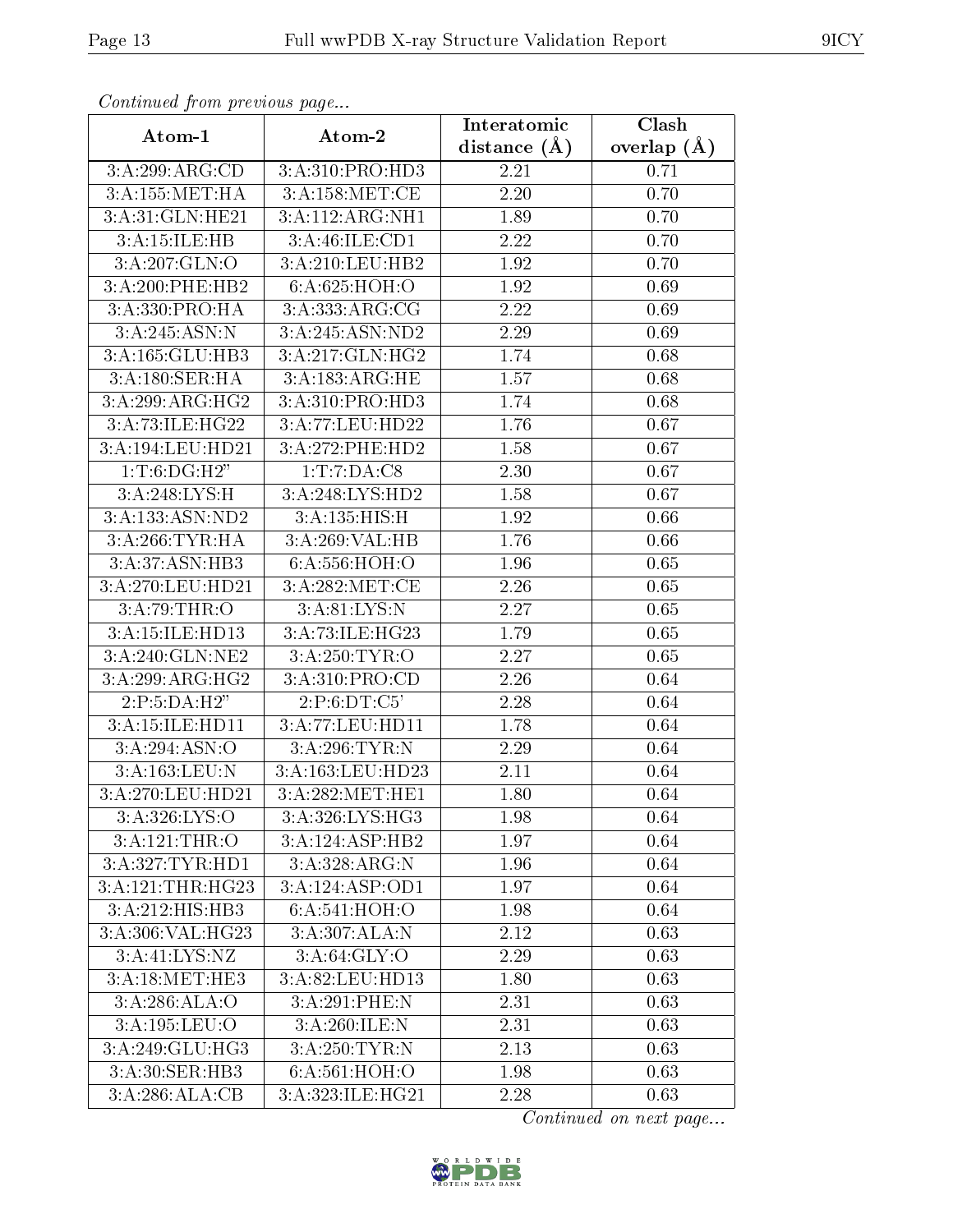| Continuati prom pretious page |                              | Interatomic    | Clash           |
|-------------------------------|------------------------------|----------------|-----------------|
| Atom-1                        | Atom-2                       | distance $(A)$ | overlap $(\AA)$ |
| 3:A:103:VAL:HA                | 6:A:600:HOH:O                | 1.97           | 0.62            |
| 3:A:172:GLU:HB3               | 3:A:197:HIS:CD2              | 2.33           | 0.62            |
| 3:A:306:VAL:HG22              | 6: A:650:HOH:O               | 1.99           | 0.62            |
| 3:A:194:LEU:HD21              | 3:A:272:PHE:CD2              | 2.34           | 0.62            |
| 3:A:133:ASN:HD22              | 3:A:135:HIS:H                | 1.47           | 0.62            |
| 3:A:191:MET:CG                | 3:A:255:ILE:HG13             | 2.25           | 0.62            |
| 1:T:3:DT:H1'                  | 6:T:617:HOH:O                | 1.99           | 0.62            |
| 3:A:18:MET:CE                 | 3:A:82:LEU:HD13              | 2.29           | 0.62            |
| $3:A:33\overline{1:LYS:HG2}$  | 3:A:332:ASP:N                | 2.11           | 0.61            |
| 3:A:127:LYS:HB2               | 3:A:128:ASN:ND2              | 2.16           | 0.61            |
| 3:A:270:LEU:HD12              | 3:A:270:LEU:O                | 2.01           | 0.60            |
| 3:A:286:ALA:HB1               | $3:A:291:PHE:\overline{HB2}$ | 1.82           | 0.60            |
| 3:A:12:ASN:HB3                | 3:A:46:ILE:HD12              | 1.82           | 0.60            |
| 3:A:92:ASP:HB3                | 6:A:647:HOH:O                | 2.01           | 0.60            |
| 3:A:253:ARG:HH11              | 3:A:253:ARG:CG               | 2.14           | 0.60            |
| 3: A:150: ILE: O              | 3:A:187:SER:HA               | 2.02           | 0.60            |
| 3:A:286:ALA:HB2               | 3:A:323:ILE:HG21             | 1.82           | 0.60            |
| 3:A:210:LEU:CB                | 3:A:259:LEU:HD21             | 2.28           | 0.60            |
| 3:A:302:GLY:H                 | 3:A:307:ALA:HB3              | 1.65           | 0.60            |
| 3:A:73:ILE:HG22               | 3:A:77:LEU:CD2               | 2.32           | 0.59            |
| 3: A: 164: ASN: O             | 3:A:168:LYS:HG2              | 2.02           | 0.59            |
| 3:A:299:ARG:CG                | 3:A:310:PRO:HD3              | 2.32           | 0.59            |
| 3:A:150:ILE:HD11              | 3:A:253:ARG:HG2              | 1.84           | 0.59            |
| 3:A:244:LYS:HB3               | 3:A:245:ASN:HD22             | 1.66           | 0.59            |
| 3:A:15:ILE:HB                 | 3:A:46:ILE:HD13              | 1.84           | 0.59            |
| 3:A:277:ILE:HD13              | 3:A:277:ILE:H                | 1.67           | 0.59            |
| 3:A:292:THR:O                 | 3:A:298:ILE:HA               | 2.03           | 0.59            |
| 3:A:228:LEU:HB2               | 3:A:236:MET:O                | 2.02           | 0.58            |
| 3:A:11:LEU:CD2                | 3:A:11:LEU:H                 | 2.15           | 0.58            |
| 3:A:270:LEU:HA                | 3:A:316:GLU:OE2              | 2.03           | 0.58            |
| $3:A.\overline{323:ILE:C}$    | 3:A:324:GLN:HG2              | 2.23           | 0.58            |
| 3:A:210:LEU:HB3               | 3:A:259:LEU:CD2              | 2.30           | 0.58            |
| 3:A:49:TYR:CD1                | 3:A:50:PRO:HD2               | 2.39           | 0.58            |
| 1: T: 5:DA:H2"                | 1: T: 6: DG: O5'             | 2.03           | 0.58            |
| 3:A:286:ALA:HB2               | 3:A:293:ILE:HD11             | 1.86           | 0.58            |
| 3:A:122:LEU:O                 | 3:A:122:LEU:HD23             | 2.05           | 0.57            |
| 3:A:299:ARG:HG2               | 3:A:310:PRO:HA               | 1.86           | 0.57            |
| 3:A:120:LYS:N                 | 3:A:124:ASP:OD2              | 2.34           | 0.57            |
| 3:A:217:GLN:O                 | 3:A:220:LYS:N                | 2.37           | 0.57            |
| 3:A:299:ARG:HD2               | 3:A:310:PRO:HD3              | 1.85           | 0.57            |
| 3:A:182:ARG:NH1               | 3:A:273:THR:OG1              | 2.36           | 0.57            |

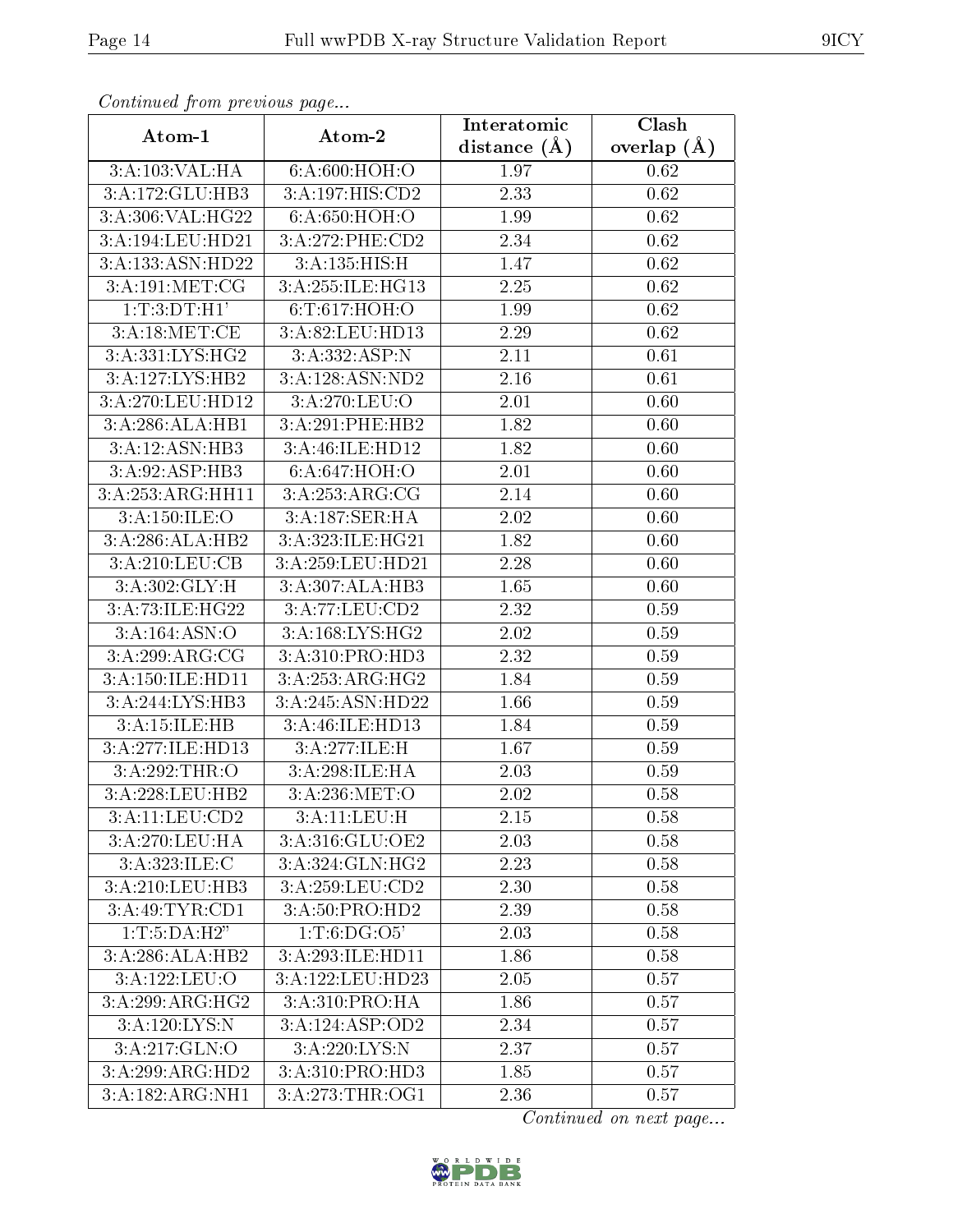| Continuati prom pretious page |                   | Interatomic    | Clash           |
|-------------------------------|-------------------|----------------|-----------------|
| Atom-1                        | Atom-2            | distance $(A)$ | overlap $(\AA)$ |
| 3:A:82:LEU:HB3                | 3:A:85:LEU:CB     | 2.32           | 0.57            |
| 3:A:299:ARG:HG2               | 3:A:310:PRO:N     | 2.21           | 0.56            |
| 3:A:244:LYS:HB3               | 3:A:245:ASN:ND2   | 2.20           | 0.56            |
| 3:A:121:THR:HG23              | 3:A:124:ASP:OD2   | 2.03           | 0.56            |
| 3:A:194:LEU:HD12              | 3: A:258:ARG:HG3  | 1.87           | 0.56            |
| 3:A:278:PHE:CE2               | 3:A:333:ARG:HD2   | 2.40           | 0.56            |
| 3:A:119:ILE:CG2               | 3:A:124:ASP:HB3   | 2.35           | 0.56            |
| 3:A:122:LEU:O                 | 3:A:126:ARG:HG3   | 2.05           | 0.56            |
| 3:A:196:THR:OG1               | 3:A:197:HIS:N     | 2.38           | 0.56            |
| 3:A:165:GLU:HA                | 3:A:168:LYS:CG    | 2.36           | 0.55            |
| 3:A:18:MET:HG2                | 3:A:22:LEU:HD23   | 1.88           | 0.55            |
| 3:A:21:GLU:OE1                | 3:A:85:LEU:HD11   | 2.07           | 0.55            |
| 3:A:286:ALA:HB1               | 3:A:293:ILE:HD11  | 1.87           | 0.55            |
| 3:A:277:ILE:HD11              | 3:A:334:SER:O     | 2.07           | 0.55            |
| 3:A:237:GLY:O                 | 3:A:254:ARG:NH1   | 2.40           | 0.54            |
| 3:A:115:VAL:O                 | 3:A:118:GLY:N     | 2.39           | 0.54            |
| 3: A:59: ALA:O                | 3:A:62:LEU:HB2    | 2.08           | 0.54            |
| 3:A:327:TYR:HE1               | 3:A:333:ARG:HH21  | 1.55           | $0.54\,$        |
| 3: A:56: GLY:O                | 3:A:59:ALA:HB3    | 2.07           | 0.54            |
| 3:A:268:GLY:O                 | 3:A:271:TYR:HB3   | 2.08           | 0.54            |
| 3:A:201:THR:HA                | 3:A:261:PRO:HB3   | 1.89           | 0.54            |
| 3:A:279:ASN:O                 | 3:A:283:ARG:HG3   | 2.07           | 0.54            |
| 3:A:197:HIS:CG                | 3:A:198:PRO:HD2   | 2.43           | 0.53            |
| 3:A:233:THR:HB                | 6: A:538: HOH:O   | 2.09           | 0.53            |
| 3:A:165:GLU:HB3               | 3:A:217:GLN:CG    | 2.39           | 0.53            |
| 3: A:248: LYS: HG2            | 3:A:248:LYS:O     | 2.09           | 0.53            |
| 3:A:182:ARG:NH1               | 3: A:273:THR:HG21 | 2.24           | 0.53            |
| 3:A:11:LEU:N                  | 3:A:11:LEU:HD23   | 2.10           | 0.53            |
| 3:A:174:ILE:O                 | 3:A:195:LEU:HD12  | 2.09           | 0.53            |
| 3:A:150:ILE:HD13              | 3:A:253:ARG:HG2   | 1.90           | 0.53            |
| 3:A:266:TYR:O                 | 3:A:270:LEU:HB2   | 2.08           | 0.53            |
| 3:A:145:ASP:OD2               | 3:A:252:HIS:HB2   | 2.08           | 0.52            |
| 3:A:223:PHE:O                 | 3:A:239:CYS:HA    | 2.09           | 0.52            |
| 3:A:264:GLN:HE22              | 3:A:296:TYR:HB3   | 1.72           | 0.52            |
| 3:A:260:ILE:CG2               | 3:A:261:PRO:HD2   | 2.37           | 0.52            |
| 3:A:15:ILE:HB                 | 3:A:46:ILE:HD11   | 1.91           | 0.52            |
| 3:A:277:ILE:HG13              | 3:A:335:GLU:CB    | 2.39           | 0.52            |
| 3:A:45:VAL:HG21               | 3: A:63: PRO:O    | $2.08\,$       | 0.52            |
| 1:T:2:DA:H2"                  | 1: T: 3: DT: OP2  | 2.09           | 0.52            |
| 3:A:172:GLU:HG3               | 3:A:198:PRO:HG2   | 1.91           | 0.51            |
| 3:A:198:PRO:C                 | 3:A:200:PHE:H     | 2.14           | 0.51            |

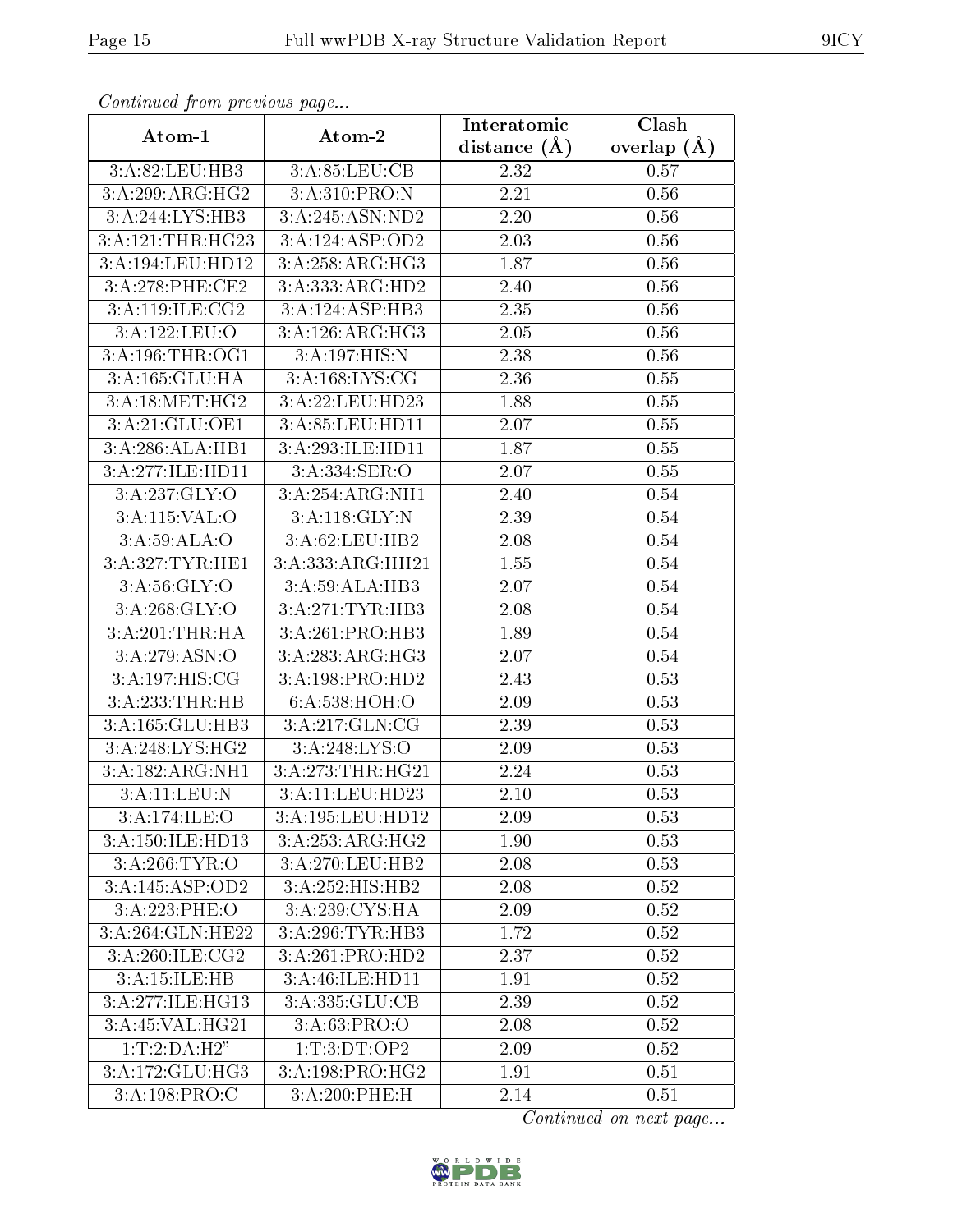| commune from previous page |                                               | Interatomic       | Clash         |
|----------------------------|-----------------------------------------------|-------------------|---------------|
| Atom-1                     | Atom-2                                        | distance $(A)$    | overlap $(A)$ |
| 3:A:33:ILE:O               | 3:A:37:ASN:N                                  | 2.44              | 0.51          |
| 3:A:270:LEU:C              | 3:A:270:LEU:HD12                              | $\overline{2.32}$ | 0.51          |
| 3:A:182:ARG:HH12           | 3:A:273:THR:HG21                              | 1.76              | 0.51          |
| 3:A:199:SER:OG             | 3:A:199:SER:O                                 | 2.30              | 0.51          |
| 3:A:300:PRO:HD3            | 3:A:311:LEU:HD13                              | 1.92              | 0.50          |
| 3:A:152:ARG:NH2            | 3:A:181:PHE:O                                 | 2.40              | 0.50          |
| 3:A:299:ARG:HG2            | 3:A:310:PRO:CA                                | 2.41              | 0.50          |
| 3: A:316: GLU:O            | 3:A:320:PHE:HD2                               | 1.95              | 0.50          |
| 3:A:311:LEU:HB3            | 3:A:322:TYR:CE2                               | 2.46              | 0.50          |
| 3:A:14:GLY:O               | 3:A:18:MET:N                                  | 2.38              | 0.50          |
| 3:A:15:ILE:O               | 3:A:19:LEU:HD22                               | 2.12              | 0.50          |
| 3:A:26:GLU:HA              | 3:A:30:SER:OG                                 | 2.11              | 0.50          |
| 3:A:122:LEU:C              | 3:A:122:LEU:HD23                              | 2.32              | 0.50          |
| 3:A:197:HIS:O              | 3:A:262:LYS:HB2                               | 2.12              | 0.50          |
| 3:A:119:ILE:HG23           | 3:A:124:ASP:CB                                | 2.40              | 0.49          |
| 3:A:277:ILE:HG13           | 3:A:335:GLU:HB3                               | 1.94              | 0.49          |
| 3:A:194:LEU:CD1            | 3: A:258:ARG:HG3                              | 2.42              | 0.49          |
| 3:A:23:ALA:HB2             | 3:A:39:TYR:HB2                                | 1.93              | 0.49          |
| 3:A:294:ASN:N              | 3:A:294:ASN:HD22                              | 2.09              | 0.49          |
| 3:A:267:CYS:SG             | 3:A:297:THR:HA                                | 2.53              | 0.49          |
| $3:A:274:\overline{GLY:O}$ | 3:A:278:PHE:HD2                               | 1.96              | 0.49          |
| 3:A:293:ILE:CD1            | 3:A:298:ILE:HG13                              | 2.35              | 0.49          |
| 3:A:302:GLY:N              | 3:A:307:ALA:HB3                               | 2.26              | 0.49          |
| 3:A:145:ASP:HB3            | 3: A: 252: HIS: O                             | 2.12              | 0.48          |
| 3:A:295:GLU:HA             | 6:A:592:HOH:O                                 | 2.12              | 0.48          |
| 3:A:291:PHE:CD1            | 3:A:300:PRO:HA                                | 2.48              | 0.48          |
| 3:A:212:HIS:CD2            | 3:A:212:HIS:N                                 | 2.80              | 0.48          |
| 3:A:302:GLY:H              | 3:A:307:ALA:CB                                | 2.25              | 0.48          |
| 3:A:310:PRO:HB3            | 6:A:626:HOH:O                                 | 2.13              | 0.48          |
| 3:A:150:ILE:N              | 3:A:188:SER:O                                 | 2.40              | 0.48          |
| 3:A:172:GLU:CG             | 3:A:198:PRO:HG2                               | 2.43              | 0.48          |
| 3:A:40:ARG:HB2             | 3:A:40:ARG:HE                                 | 1.47              | 0.48          |
| 3:A:218:LEU:CB             | 3:A:224:ILE:HD12                              | 2.43              | 0.48          |
| 3:A:76:PHE:HD1             | 3:A:77:LEU:CD1                                | 2.27              | 0.47          |
| 3:A:166:VAL:HG13           | $3:A:173:TYR:\overline{HB3}$                  | 1.96              | 0.47          |
| 3:A:200:PHE:CD2            | $3:A:261:\overline{\mathrm{PRO:H}\mathrm{A}}$ | 2.49              | 0.47          |
| 3:A:259:LEU:HD12           | 3:A:260:ILE:H                                 | 1.78              | 0.47          |
| 3:A:286:ALA:HA             | 3:A:323:ILE:CG2                               | 2.44              | 0.47          |
| 3: A:44: SER:O             | 3:A:47:ALA:HB3                                | 2.14              | 0.47          |
| 3:A:287:LEU:HD22           | 3:A:291:PHE:O                                 | 2.13              | 0.47          |
| 3:A:235:PHE:CZ             | 3:A:237:GLY:HA3                               | 2.50              | 0.47          |

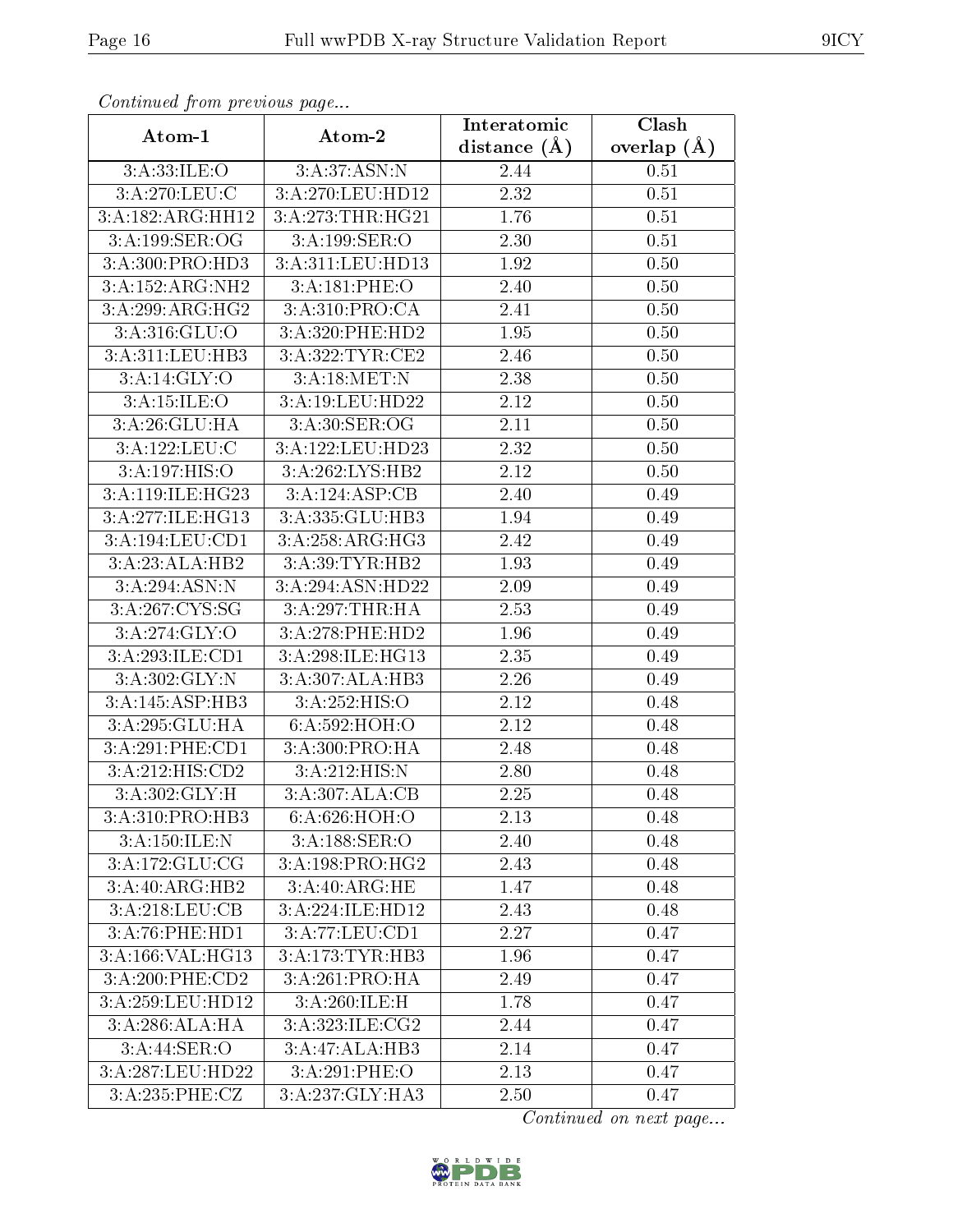| communa jioin premas page   |                              | Interatomic    | Clash           |
|-----------------------------|------------------------------|----------------|-----------------|
| Atom-1                      | Atom-2                       | distance $(A)$ | overlap $(\AA)$ |
| 3:A:155:MET:CE              | 3:A:188:SER:HB2              | 2.43           | 0.47            |
| 3:A:218:LEU:HB2             | 3:A:224:ILE:HD12             | 1.97           | 0.47            |
| 3:A:327:TYR:CD1             | 3:A:328:ARG:N                | 2.82           | 0.47            |
| 3:A:22:LEU:HA               | 3:A:22:LEU:HD13              | 1.36           | 0.46            |
| 3:A:265:TYR:O               | 3:A:268:GLY:N                | 2.48           | 0.46            |
| 3:A:294:ASN:HB2             | 3:A:295:GLU:OE1              | 2.15           | 0.46            |
| 3: A:306: VAL:O             | 3:A:307:ALA:HB2              | 2.15           | 0.46            |
| 3:A:218:LEU:CD1             | 3:A:218:LEU:N                | 2.78           | 0.46            |
| 3:A:172:GLU:CB              | 3:A:197:HIS:HE2              | 2.15           | 0.46            |
| 1: T: 5: DA: C2             | 2:P:4:DA:C2                  | 3.02           | 0.46            |
| 3:A:170:ASP:HB3             | 3:A:173:TYR:CE2              | 2.51           | 0.46            |
| 3:A:275:SER:OG              | 3:A:277:ILE:HD13             | 2.16           | 0.46            |
| 3:A:27:LYS:HB2              | 3:A:36:TYR:CG                | 2.51           | 0.46            |
| 3:A:77:LEU:HA               | 3:A:77:LEU:HD12              | 1.72           | 0.46            |
| 3:A:288:GLU:C               | 3:A:290:GLY:H                | 2.19           | 0.46            |
| 3:A:302:GLY:N               | 3:A:307:ALA:CB               | 2.79           | 0.46            |
| 3:A:152:ARG:HA              | 3:A:155:MET:HB2              | 1.98           | 0.45            |
| 3: A:329: GLU:O             | 3:A:333:ARG:HG2              | 2.17           | 0.45            |
| 3:A:209:LYS:HA              | 3:A:212:HIS:HB2              | 1.97           | 0.45            |
| 3:A:138:ILE:HG22            | 3: A: 138: ILE: O            | 2.16           | 0.45            |
| 3:A:190:ASP:HB3             | 3:A:254:ARG:HB2              | 1.99           | 0.45            |
| 3:A:209:LYS:HA              | 3:A:209:LYS:HD3              | 1.73           | 0.45            |
| 3:A:260:ILE:HG22            | 3:A:261:PRO:N                | 2.31           | 0.45            |
| 3:A:214:VAL:CG2             | 3:A:215:VAL:N                | 2.76           | 0.45            |
| 3:A:253:ARG:NH2             | 6:A:620:HOH:O                | 2.27           | 0.45            |
| $3:A:258:A\overline{RG}$ :H | 3:A:258:ARG:HG2              | 1.50           | 0.45            |
| 3:A:270:LEU:HD21            | 3:A:282:MET:HE3              | 1.97           | 0.45            |
| 3:A:292:THR:O               | 3:A:298:ILE:HG13             | 2.16           | 0.45            |
| 3:A:303:VAL:CC              | 3:A:305:GLY:H                | 2.20           | 0.45            |
| 3:A:46:ILE:HB               | 3:A:53:ILE:CD1               | 2.47           | 0.45            |
| 3:A:254:ARG:NH2             | 3: A:256: ASP:OD1            | 2.34           | 0.44            |
| 3:A:260:ILE:CG2             | 3:A:261:PRO:N                | 2.80           | 0.44            |
| 3:A:54:LYS:HD2              | $3:A:54:\text{LYS:HA}$       | 1.65           | 0.44            |
| 3:A:317:LYS:HG3             | 3:A:321:ASP:OD2              | 2.17           | 0.44            |
| 3:A:196:THR:HB              | 3:A:265:TYR:CD1              | 2.53           | 0.44            |
| 3:A:204:SER:O               | 3:A:206:LYS:N                | 2.50           | 0.44            |
| 3: A:68: LYS:O              | 3:A:71:GLU:HB3               | 2.17           | 0.44            |
| 3:A:133:ASN:ND2             | 3:A:135:HIS:N                | 2.65           | 0.44            |
| 3: A:312: PRO:O             | 3:A:322:TYR:OH               | 2.28           | 0.44            |
| 3:A:265:TYR:O               | 3:A:267:CYS:N                | 2.51           | 0.43            |
| 3:A:302:GLY:HA3             | $3:A:307:AL\overline{A:H}B2$ | $2.00\,$       | 0.43            |

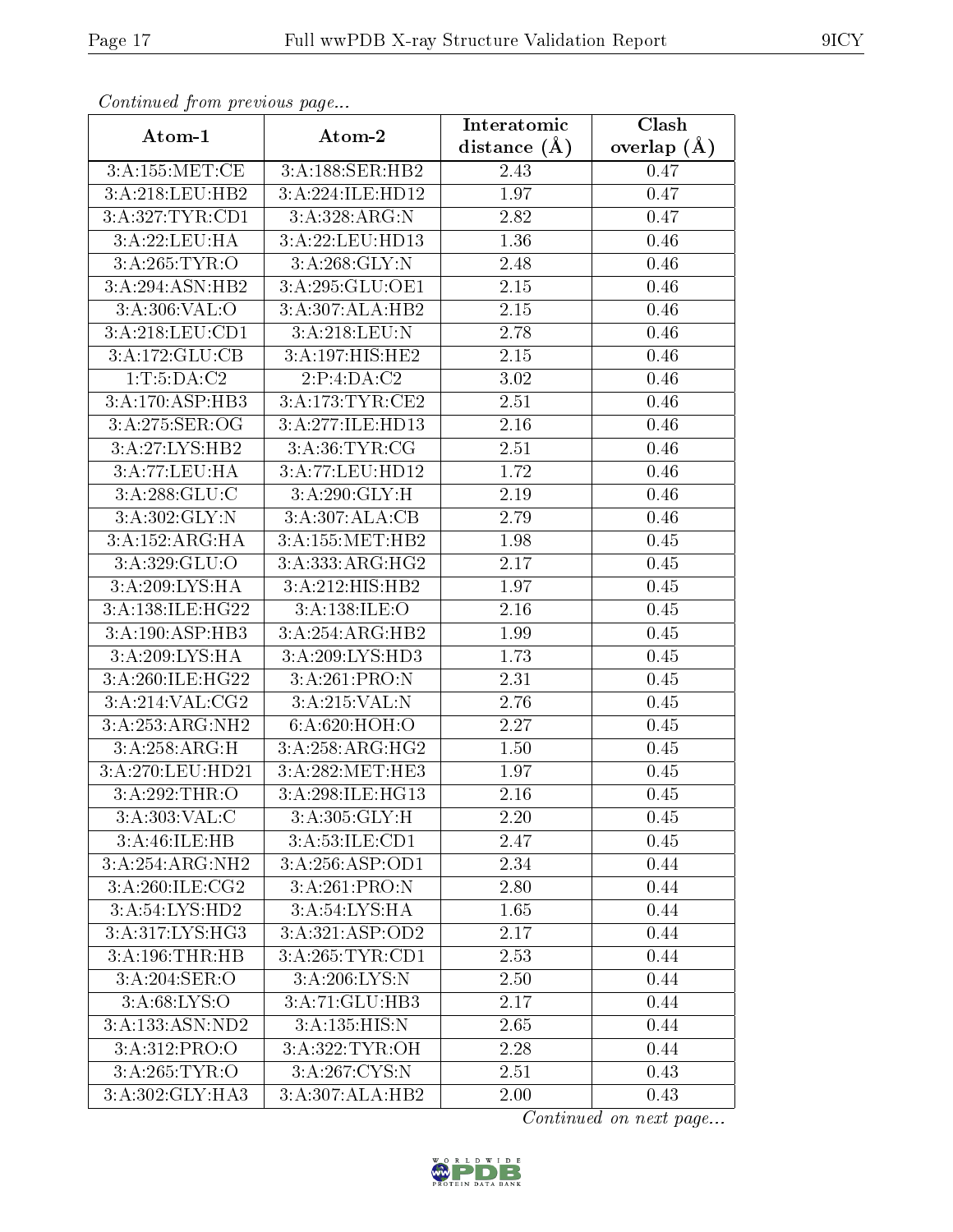| sonnana sa Ironn processão pago          |                     | Interatomic       | Clash         |
|------------------------------------------|---------------------|-------------------|---------------|
| Atom-1                                   | Atom-2              | distance $(A)$    | overlap $(A)$ |
| 3:A:198:PRO:O                            | 3:A:200:PHE:N       | 2.51              | 0.43          |
| $3:A:285:\overline{\text{HIS}:N \to 2}$  | 6:A:583:HOH:O       | 2.36              | 0.43          |
| 3:A:295:GLU:OE1                          | 3:A:295:GLU:N       | 2.48              | 0.43          |
| 3:A:304:THR:HG23                         | 3:A:304:THR:H       | 1.56              | 0.43          |
| 3:A:326:LYS:O                            | 3:A:328:ARG:HG2     | 2.18              | 0.43          |
| 3:A:119:ILE: CG2                         | 3:A:124:ASP:CB      | 2.96              | 0.43          |
| 3:A:159:GLN:HG2                          | 3:A:160:ASP:N       | 2.33              | 0.43          |
| 3:A:195:LEU:O                            | 3:A:259:LEU:HD12    | 2.18              | 0.43          |
| 2:P:6:DT:H2'                             | 2:P:6:DT:H5'        | 1.78              | 0.43          |
| 3:A:19:LEU:HD23                          | 3:A:43:ALA:HA       | 2.01              | 0.43          |
| 3:A:217:GLN:O                            | 3:A:220:LYS:HB3     | 2.19              | 0.43          |
| 3: A:35: LYS:O                           | 3:A:38:ALA:N        | $\overline{2.52}$ | 0.43          |
| 3:A:177:VAL:HG22                         | 3:A:193:VAL:HG22    | $2.01\,$          | 0.43          |
| 3:A:322:TYR:C                            | 3:A:324:GLN:H       | 2.21              | 0.43          |
| 3: A:96: SER:OG                          | 3:A:120:LYS:HB3     | 2.19              | 0.42          |
| 3:A:287:LEU:HD13                         | 3:A:287:LEU:HA      | 1.62              | 0.42          |
| 3:A:311:LEU:HB3                          | 3:A:322:TYR:HE2     | 1.83              | 0.42          |
| 3:A:132:LEU:HB2                          | 3:A:137:ARG:HG2     | 2.02              | 0.42          |
| 3:A:157:GLN:O                            | 3:A:160:ASP:HB3     | 2.20              | 0.42          |
| 3:A:201:THR:HA                           | 3:A:261:PRO:CB      | 2.49              | 0.42          |
| 3:A:316:GLU:OE1                          | 3:A:333:ARG:NH2     | 2.46              | 0.42          |
| 3:A:79:THR:C                             | 3: A:81: LYS:H      | 2.18              | 0.42          |
| $3:\overline{A}:122:\underline{LEU}:CD2$ | 3:A:126:ARG:CZ      | 2.97              | 0.42          |
| 3:A:146:PHE:HA                           | 3:A:146:PHE:HD1     | 1.53              | 0.42          |
| 3:A:183:ARG:HB2                          | 3:A:183:ARG:HE      | 1.55              | 0.42          |
| 3:A:229:SER:O                            | 3:A:236:MET:N       | 2.38              | 0.42          |
| 3:A:91:ASP:OD1                           | 3: A:92: ASP:N      | 2.51              | 0.42          |
| 3:A:155:MET:SD                           | 3:A:158:MET:HE1     | 2.58              | 0.42          |
| 3:A:228:LEU:HA                           | 3:A:228:LEU:HD12    | 1.73              | 0.42          |
| 3:A:85:LEU:HA                            | 3:A:85:LEU:HD12     | 1.50              | 0.42          |
| 1:T:4:DT:H1'                             | 6: T:527: HOH:O     | 2.19              | 0.42          |
| 3:A:177:VAL:O                            | 3:A:182:ARG:HD2     | 2.19              | 0.42          |
| 3:A:178:CYS:SG                           | 3:A:194:LEU:CD2     | 3.07              | 0.42          |
| 3:A:303:VAL:HG22                         | 3: A:303: VAL:O     | 2.20              | 0.42          |
| 3:A:182:ARG:NH1                          | 3: A:273:THR:CG2    | 2.83              | 0.42          |
| 3:A:29:VAL:HG22                          | 3:A:97:ILE:HD12     | 2.02              | 0.42          |
| 2:P:6:DT:H2'                             | 2:P:6:DT:H6         | 1.06              | 0.42          |
| $3:A:216:\overline{GLU:O}$               | 3:A:220:LYS:HB2     | 2.19              | 0.41          |
| 3:A:122:LEU:HD22                         | 3:A:126:ARG:NH1     | 2.36              | 0.41          |
| 3:A:166:VAL:O                            | 3: A:169: VAL: HG13 | 2.18              | 0.41          |
| 3:A:275:SER:N                            | 3:A:278:PHE:HB3     | 2.35              | 0.41          |

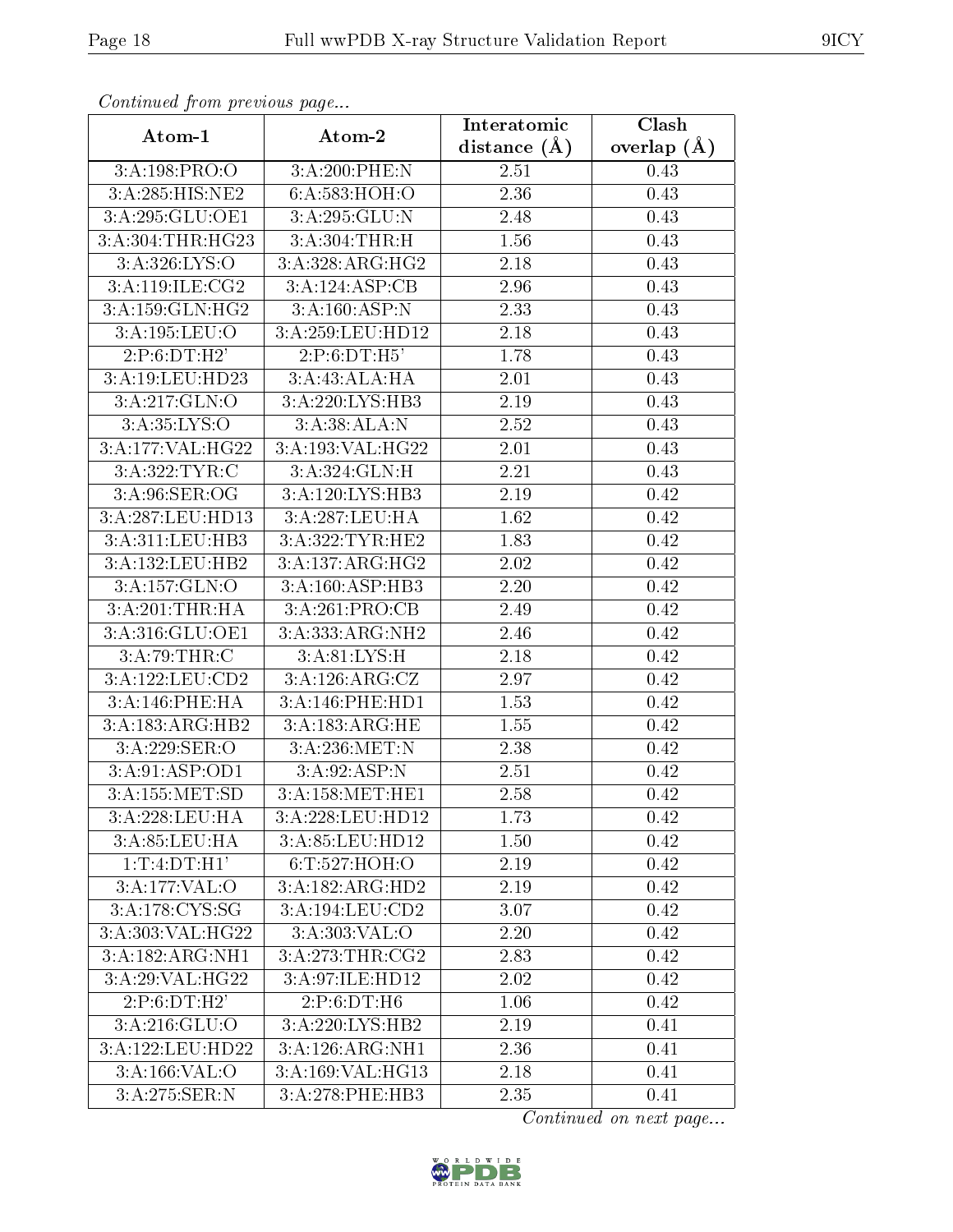| . <sub>.</sub> <u>.</u>       |                  | Interatomic    | Clash         |
|-------------------------------|------------------|----------------|---------------|
| Atom-1                        | Atom-2           | distance $(A)$ | overlap $(A)$ |
| 3:A:44:SER:HB2                | 6: A:608: HOH:O  | 2.19           | 0.41          |
| 3:A:267:CYS:N                 | 6: A:508: HOH:O  | 2.36           | 0.41          |
| 3:A:314:ASP:N                 | 3:A:318:ASP:OD2  | 2.42           | 0.41          |
| 1: T: 1: DC: H2"              | 1:T:2:DA:OP2     | 2.20           | 0.41          |
| 3:A:155:MET:CE                | 3:A:188:SER:CB   | 2.99           | 0.41          |
| 3:A:177:VAL:HG12              | 3:A:181:PHE:CD2  | 2.56           | 0.41          |
| 3:A:178:CYS:SG                | 3:A:194:LEU:HD22 | 2.61           | 0.41          |
| 3: A:18:MET:HE3               | 3:A:76:PHE:HB2   | 2.01           | 0.41          |
| $3:A:194:LEU:H\overline{D12}$ | 3:A:258:ARG:CG   | 2.51           | 0.41          |
| 3:A:125:LEU:HD23              | 3:A:125:LEU:HA   | 1.61           | 0.41          |
| 3:A:150:ILE:HG21              | 3:A:158:MET:HE1  | 2.03           | 0.41          |
| 3:A:154:GLU:O                 | 3: A:158:MET:HG3 | 2.21           | 0.41          |
| 3:A:289:LYS:N                 | 3:A:289:LYS:HD3  | 2.32           | 0.41          |
| 3:A:83:ARG:HA                 | 3:A:86:GLU:HG2   | 2.02           | 0.41          |
| 3:A:260:ILE:CG2               | 3:A:261:PRO:CD   | 2.99           | 0.41          |
| 3:A:271:TYR:CD2               | 3:A:272:PHE:N    | 2.89           | 0.41          |
| 3:A:41:LYS:C                  | 3:A:41:LYS:HD3   | 2.29           | 0.41          |
| 3:A:27:LYS:HB3                | 3:A:36:TYR:CD1   | 2.56           | 0.40          |
| 3:A:205:THR:O                 | 3:A:206:LYS:HB2  | 2.21           | 0.40          |
| 3:A:200:PHE:HE2               | 3:A:261:PRO:N    | 2.20           | 0.40          |
| 3:A:15:ILE:CD1                | 3:A:77:LEU:HD11  | 2.48           | 0.40          |
| 3:A:99:PHE:CD1                | 3:A:99:PHE:C     | 2.95           | 0.40          |

There are no symmetry-related clashes.

### 5.3 Torsion angles (i)

#### 5.3.1 Protein backbone (i)

In the following table, the Percentiles column shows the percent Ramachandran outliers of the chain as a percentile score with respect to all X-ray entries followed by that with respect to entries of similar resolution.

The Analysed column shows the number of residues for which the backbone conformation was analysed, and the total number of residues.

| Mol Chain | Analysed                                             |  | Favoured   Allowed   Outliers   Percentiles |
|-----------|------------------------------------------------------|--|---------------------------------------------|
|           | $325/335$ (97\%)   266 (82\%)   37 (11\%)   22 (7\%) |  | $\boxed{1}$ 6                               |

All (22) Ramachandran outliers are listed below:

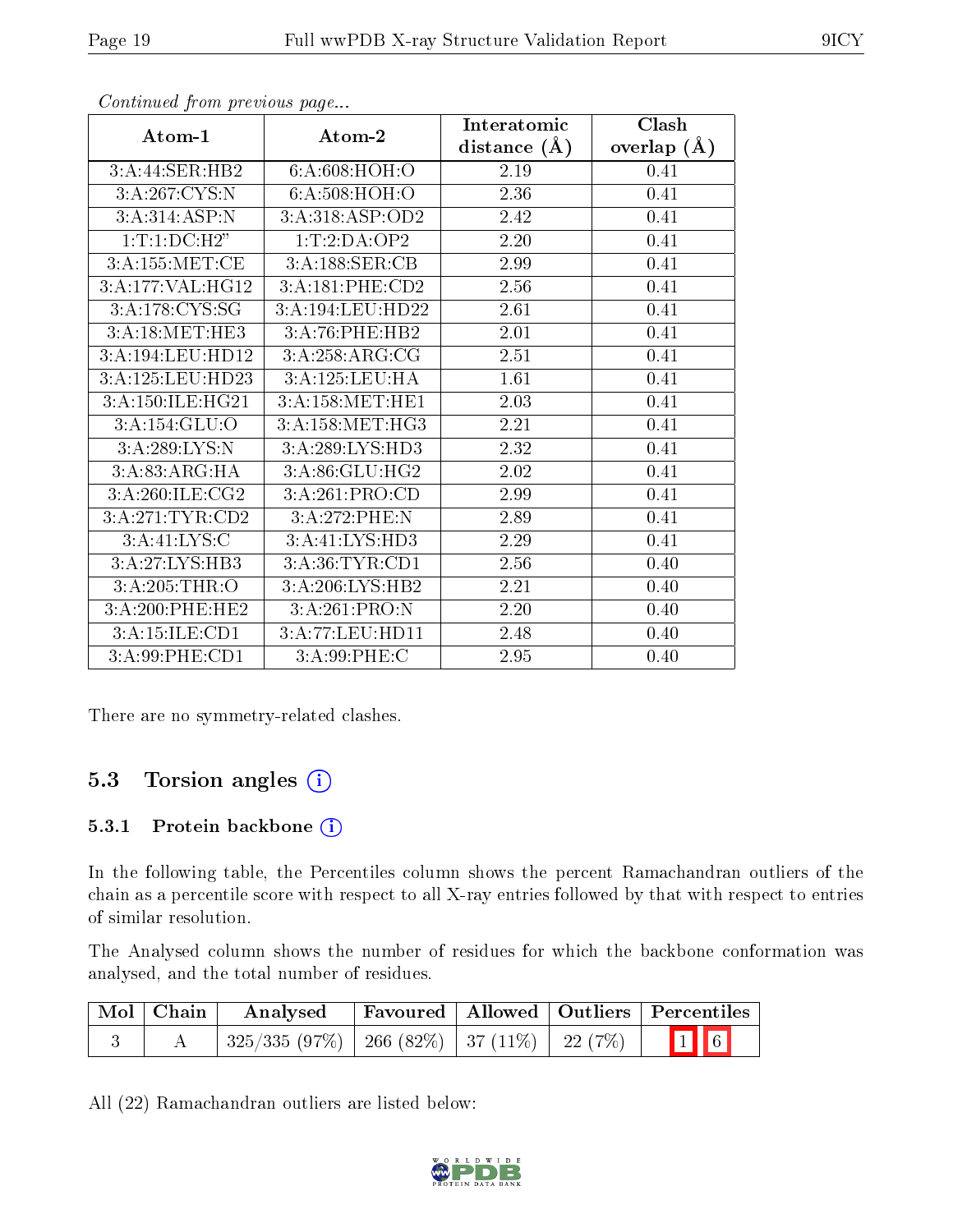| Mol            | Chain                               | Res              | Type                            |
|----------------|-------------------------------------|------------------|---------------------------------|
| 3              | $\overline{\rm A}$                  | 202              | SER                             |
| $\overline{3}$ | $\overline{A}$                      | 204              | SER                             |
| $\overline{3}$ | $\frac{1}{\underline{A}}$           | 205              | <b>THR</b>                      |
| $\overline{3}$ | $\overline{A}$                      | 244              | $\overline{\text{LYS}}$         |
| 3              | $\overline{A}$                      | 246              | $\overline{ASP}$                |
| 3              | $\frac{\overline{A}}{\overline{A}}$ | 265              | $\overline{\text{TYR}}$         |
| 3              |                                     | 295              | $\overline{{\rm GLU}}$          |
| 3              | $\overline{A}$                      | $\overline{80}$  | <b>GLY</b>                      |
| 3              | $\frac{\overline{A}}{\overline{A}}$ | 185              | $\overline{\rm ALA}$            |
| 3              |                                     | 199              | <b>SER</b>                      |
| $\overline{3}$ | $\frac{1}{\mathbf{A}}$              | $\overline{247}$ | $\overline{\mathrm{GLU}}$       |
| 3              | $\overline{A}$                      | 266              | <b>TYR</b>                      |
| 3              | $\overline{A}$                      | 310              | PRO                             |
| $\overline{3}$ | $\overline{A}$                      | 316              | GLU                             |
| $\overline{3}$ | $\overline{A}$                      | 10               | THR                             |
| $\overline{3}$ | $\overline{A}$                      | 207              | $\overline{\text{GLN}}$         |
| 3              | $\frac{\overline{A}}{\overline{A}}$ | 289              | $\overline{\text{L} \text{YS}}$ |
| $\overline{3}$ |                                     | 309              | $\overline{\mathrm{GLU}}$       |
| $\overline{3}$ | $\overline{A}$                      | $\overline{13}$  | $\overline{\text{GLY}}$         |
| 3              | $\frac{1}{\underline{A}}$           | 91               | ASP                             |
| $\overline{3}$ | $\overline{A}$                      | 101              | THR                             |
| $\overline{3}$ | $\overline{\rm A}$                  | 307              | $\rm ALA$                       |

#### 5.3.2 Protein sidechains (i)

In the following table, the Percentiles column shows the percent sidechain outliers of the chain as a percentile score with respect to all X-ray entries followed by that with respect to entries of similar resolution.

The Analysed column shows the number of residues for which the sidechain conformation was analysed, and the total number of residues.

| Mol   Chain | Analysed                               |  | Rotameric   Outliers   Percentiles |
|-------------|----------------------------------------|--|------------------------------------|
|             | $288/295(98\%)$   218(76\%)   70(24\%) |  | $\boxed{0}$ $\boxed{3}$            |

All (70) residues with a non-rotameric sidechain are listed below:

| Mol | Chain | Res | <b>Type</b> |
|-----|-------|-----|-------------|
|     |       | 10  | <b>THR</b>  |
|     |       | 11  | LEU         |
|     |       | 18  | MET         |
| 3   |       | 19  | LEU         |
|     |       | 22  | LEU         |

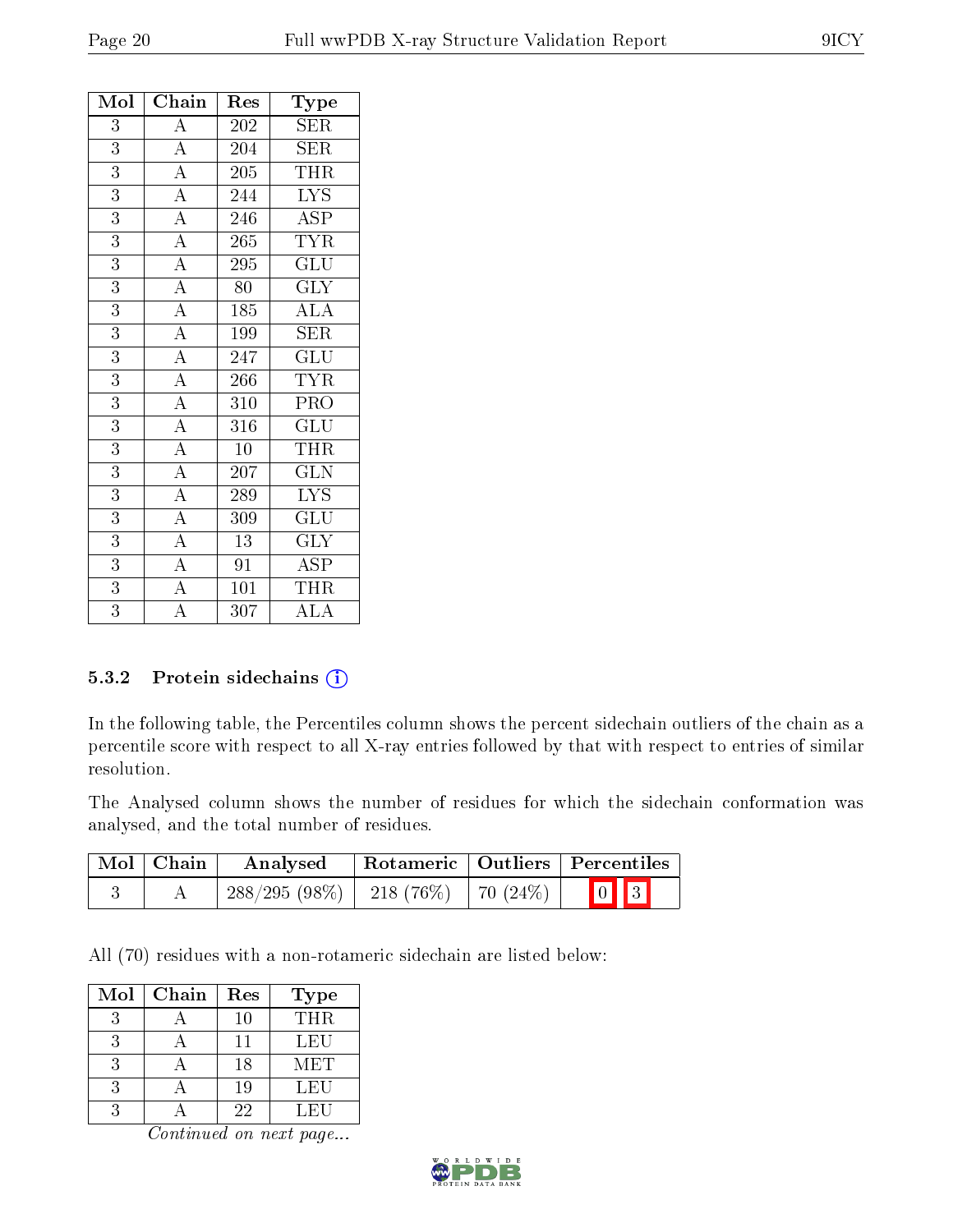| Mol              | $\sim$ $\sim$<br>Chain                                                                                                                                                                                                                                                                                                                                                                                                                                                  | r -<br>Res       | $\mathbf{r}$ - $\mathbf{v}$<br>$\mathrm{\overline{Type}}$ |
|------------------|-------------------------------------------------------------------------------------------------------------------------------------------------------------------------------------------------------------------------------------------------------------------------------------------------------------------------------------------------------------------------------------------------------------------------------------------------------------------------|------------------|-----------------------------------------------------------|
| 3                | $\overline{A}$                                                                                                                                                                                                                                                                                                                                                                                                                                                          | 27               | $\frac{\text{LYS}}{\text{SER}}$                           |
| $\overline{3}$   |                                                                                                                                                                                                                                                                                                                                                                                                                                                                         | $\overline{30}$  |                                                           |
| $\overline{3}$   |                                                                                                                                                                                                                                                                                                                                                                                                                                                                         | 33 <sup>7</sup>  | ILE <sup>1</sup>                                          |
| $\overline{3}$   |                                                                                                                                                                                                                                                                                                                                                                                                                                                                         | $\overline{37}$  | $\overline{\text{ASN}}$                                   |
| $\overline{3}$   |                                                                                                                                                                                                                                                                                                                                                                                                                                                                         | $\overline{40}$  | $\overline{\rm{ARG}}$                                     |
| 3                |                                                                                                                                                                                                                                                                                                                                                                                                                                                                         | $\overline{41}$  | $\overline{\text{LYS}}$                                   |
| 3                |                                                                                                                                                                                                                                                                                                                                                                                                                                                                         | 44               | <b>SER</b>                                                |
| $\overline{3}$   |                                                                                                                                                                                                                                                                                                                                                                                                                                                                         | $\overline{45}$  | $\overline{\text{VAL}}$                                   |
| $\overline{3}$   |                                                                                                                                                                                                                                                                                                                                                                                                                                                                         | 46               | <b>ILE</b>                                                |
| $\overline{3}$   |                                                                                                                                                                                                                                                                                                                                                                                                                                                                         | $\overline{54}$  | $\overline{\text{LYS}}$                                   |
| 3                |                                                                                                                                                                                                                                                                                                                                                                                                                                                                         | $\overline{55}$  | $\overline{\text{SER}}$                                   |
| $\overline{3}$   |                                                                                                                                                                                                                                                                                                                                                                                                                                                                         | $\overline{62}$  | $\frac{1}{LEU}$                                           |
| $\overline{3}$   |                                                                                                                                                                                                                                                                                                                                                                                                                                                                         | $\overline{67}$  | <b>THR</b>                                                |
| $\overline{3}$   |                                                                                                                                                                                                                                                                                                                                                                                                                                                                         | $\overline{77}$  | LEU                                                       |
| $\overline{3}$   | $\frac{\frac{1}{\mathbf{A}}\mathbf{A}}{\mathbf{A}}\frac{\mathbf{A}}{\mathbf{A}}\frac{\mathbf{A}}{\mathbf{A}}\frac{\mathbf{A}}{\mathbf{A}}\frac{\mathbf{A}}{\mathbf{A}}\frac{\mathbf{A}}{\mathbf{A}}\frac{\mathbf{A}}{\mathbf{A}}\frac{\mathbf{A}}{\mathbf{A}}\frac{\mathbf{A}}{\mathbf{A}}\frac{\mathbf{A}}{\mathbf{A}}\frac{\mathbf{A}}{\mathbf{A}}\frac{\mathbf{A}}{\mathbf{A}}\frac{\mathbf{A}}{\mathbf{A}}\frac{\mathbf{A}}{\mathbf{A}}\frac{\mathbf{A}}{\mathbf{A$ | 79               | $\frac{\text{THR}}{\text{}}$                              |
| 3                |                                                                                                                                                                                                                                                                                                                                                                                                                                                                         | 89               | $\overline{\text{ARG}}$                                   |
| $\overline{3}$   |                                                                                                                                                                                                                                                                                                                                                                                                                                                                         | $\overline{92}$  | $\overline{\text{ASP}}$                                   |
| $\overline{3}$   |                                                                                                                                                                                                                                                                                                                                                                                                                                                                         | 93               | <b>THR</b>                                                |
| $\overline{3}$   |                                                                                                                                                                                                                                                                                                                                                                                                                                                                         | 100              | $\overline{\text{LEU}}$                                   |
| $\overline{3}$   |                                                                                                                                                                                                                                                                                                                                                                                                                                                                         | 101              | $\overline{\text{THR}}$                                   |
| $\overline{3}$   |                                                                                                                                                                                                                                                                                                                                                                                                                                                                         | $1\,19$          | $\frac{1}{\text{ILE}}$                                    |
| $\overline{3}$   |                                                                                                                                                                                                                                                                                                                                                                                                                                                                         | 121              | <b>THR</b>                                                |
| $\overline{3}$   |                                                                                                                                                                                                                                                                                                                                                                                                                                                                         | 126              | $\overline{\rm{ARG}}$                                     |
| $\overline{3}$   |                                                                                                                                                                                                                                                                                                                                                                                                                                                                         | 133              | $\overline{\mathrm{ASN}}$                                 |
| $\overline{3}$   |                                                                                                                                                                                                                                                                                                                                                                                                                                                                         | 140              | LEU                                                       |
| 3                |                                                                                                                                                                                                                                                                                                                                                                                                                                                                         | 153              | $\overline{{\rm GLU}}$                                    |
| $\overline{3}$   |                                                                                                                                                                                                                                                                                                                                                                                                                                                                         | 161              | <b>ILE</b>                                                |
| $\overline{3}$   |                                                                                                                                                                                                                                                                                                                                                                                                                                                                         | $\overline{168}$ | $\overline{\text{LYS}}$                                   |
| $\overline{3}$   | $\overline{A}$                                                                                                                                                                                                                                                                                                                                                                                                                                                          | 169              | $\overline{\text{VAL}}$                                   |
| 3                | $\mathbf{A}$                                                                                                                                                                                                                                                                                                                                                                                                                                                            | 174              | $IL\overline{E}$                                          |
| 3                | $\overline{A}$                                                                                                                                                                                                                                                                                                                                                                                                                                                          | 180              | <b>SER</b>                                                |
| $\overline{3}$   | $\frac{\overline{A}}{\overline{A}}$                                                                                                                                                                                                                                                                                                                                                                                                                                     | 188              | SER                                                       |
| $\overline{3}$   |                                                                                                                                                                                                                                                                                                                                                                                                                                                                         | 191              | MET                                                       |
| $\overline{3}$   |                                                                                                                                                                                                                                                                                                                                                                                                                                                                         | 194              | $\overline{\text{LEU}}$                                   |
| $\boldsymbol{3}$ | $\frac{\overline{A}}{\overline{A}}$                                                                                                                                                                                                                                                                                                                                                                                                                                     | 199              | SER                                                       |
| $\overline{3}$   | $\frac{\overline{A}}{\overline{A}}$                                                                                                                                                                                                                                                                                                                                                                                                                                     | 201              | <b>THR</b>                                                |
| $\overline{3}$   |                                                                                                                                                                                                                                                                                                                                                                                                                                                                         | 205              | THR                                                       |
| $\overline{3}$   | $\overline{A}$                                                                                                                                                                                                                                                                                                                                                                                                                                                          | 218              | LEU                                                       |
| 3                |                                                                                                                                                                                                                                                                                                                                                                                                                                                                         | 226              | $\overline{\rm ASP}$                                      |
| 3                | $\frac{\overline{A}}{\overline{A}}$                                                                                                                                                                                                                                                                                                                                                                                                                                     | 228              | LEU                                                       |
| $\boldsymbol{3}$ | $\overline{A}$                                                                                                                                                                                                                                                                                                                                                                                                                                                          | 230              | $\overline{\text{LYS}}$                                   |
| $\overline{3}$   | $\overline{\rm A}$                                                                                                                                                                                                                                                                                                                                                                                                                                                      | 233              | <b>THR</b>                                                |

Continued from previous page...

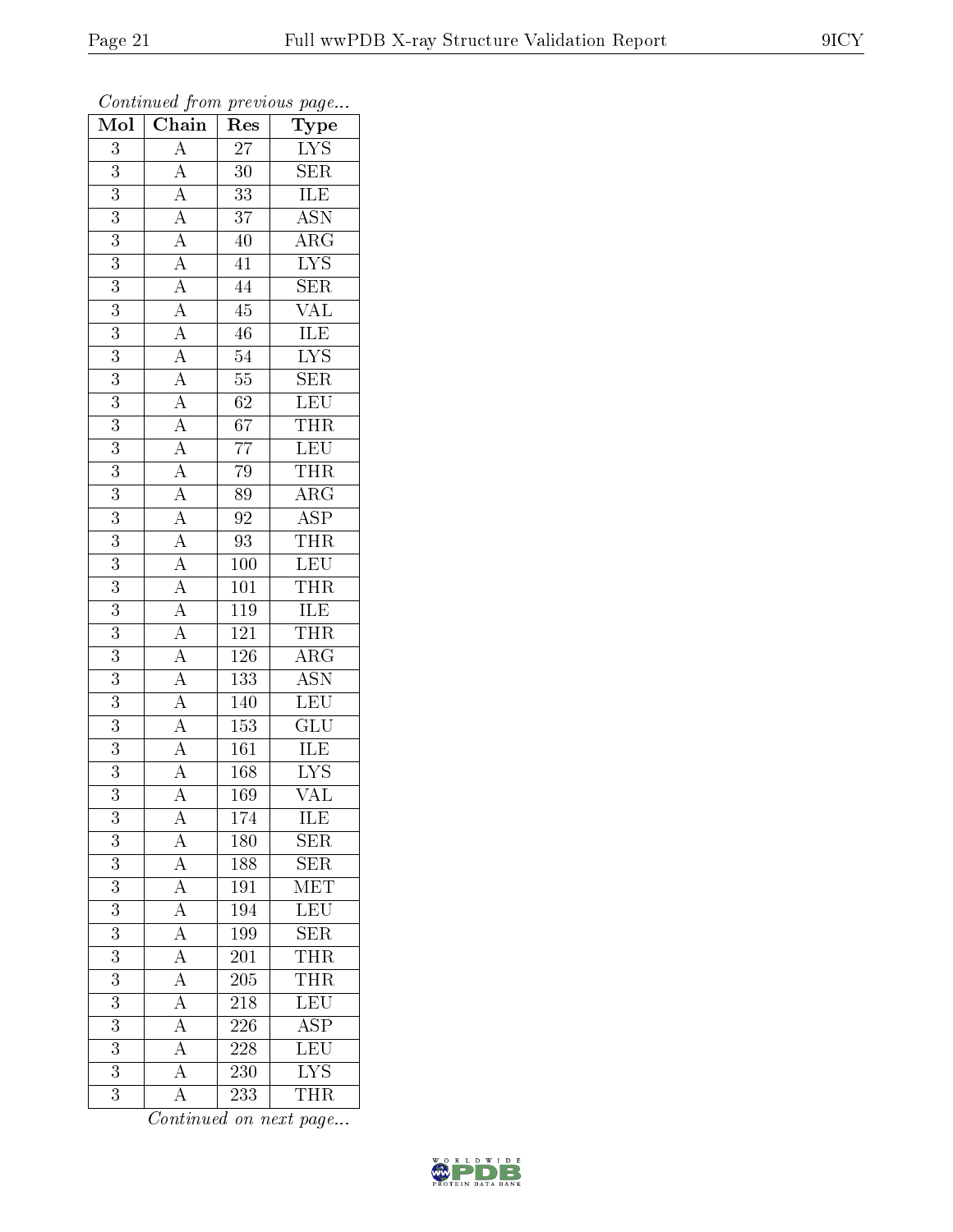| Mol            | Chain                               | Res              | Type                      |
|----------------|-------------------------------------|------------------|---------------------------|
| $\overline{3}$ | $\boldsymbol{A}$                    | 236              | <b>MET</b>                |
| $\overline{3}$ | $\overline{A}$                      | 242              | PRO                       |
| $\overline{3}$ | $\frac{\overline{A}}{\overline{A}}$ | 245              | $\overline{\mathrm{ASN}}$ |
| $\overline{3}$ |                                     | 248              | <b>LYS</b>                |
| $\overline{3}$ |                                     | 249              | $\overline{{\rm GLU}}$    |
| $\overline{3}$ | $\frac{\overline{A}}{\overline{A}}$ | 253              | $\rm{ARG}$                |
| $\overline{3}$ |                                     | 258              | $\overline{\rm ARG}$      |
| $\overline{3}$ | $\overline{A}$                      | 262              | $\overline{\text{LYS}}$   |
| $\overline{3}$ | $\overline{A}$                      | 264              | $\widetilde{{\rm GLN}}$   |
| $\overline{3}$ | $\overline{A}$                      | 272              | PHE                       |
| $\overline{3}$ | $\overline{A}$                      | 277              | ILE                       |
| $\overline{3}$ | $\overline{A}$                      | 287              | LEU                       |
| $\overline{3}$ | $\overline{A}$                      | 293              | ILE                       |
| $\overline{3}$ | $\overline{A}$                      | 294              | $\rm A\overline{SN}$      |
| 3              | $\overline{A}$                      | 295              | GLU                       |
| $\overline{3}$ | $\overline{A}$                      | 301              | <b>LEU</b>                |
| $\overline{3}$ | $\overline{A}$                      | 309              | $\overline{\mathrm{GLU}}$ |
| $\overline{3}$ | $\frac{4}{\overline{A}}$            | $\overline{3}11$ | <b>LEU</b>                |
| $\overline{3}$ | $\overline{A}$                      | 314              | ASP                       |
| $\overline{3}$ | $\overline{A}$                      | 325              | <b>TRP</b>                |
| $\overline{3}$ | $\overline{A}$                      | 327              | TYR                       |
| $\overline{3}$ | $\overline{A}$                      | 331              | $\overline{\text{LYS}}$   |
| $\overline{3}$ | $\overline{\rm A}$                  | 335              | GLU                       |

Some sidechains can be flipped to improve hydrogen bonding and reduce clashes. All (13) such sidechains are listed below:

| Mol | Chain | Res | Type       |
|-----|-------|-----|------------|
| 3   | А     | 12  | <b>ASN</b> |
| 3   | А     | 28  | <b>ASN</b> |
| 3   | А     | 31  | GLN        |
| 3   | А     | 133 | <b>ASN</b> |
| 3   | А     | 136 | GLN        |
| 3   | А     | 212 | HIS        |
| 3   | A     | 213 | GLN        |
| 3   | А     | 217 | GLN        |
| 3   | А     | 222 | HIS        |
| 3   | А     | 245 | <b>ASN</b> |
| 3   | А     | 264 | GLN        |
| 3   | А     | 279 | <b>ASN</b> |
| 3   | A     | 294 | <b>ASN</b> |

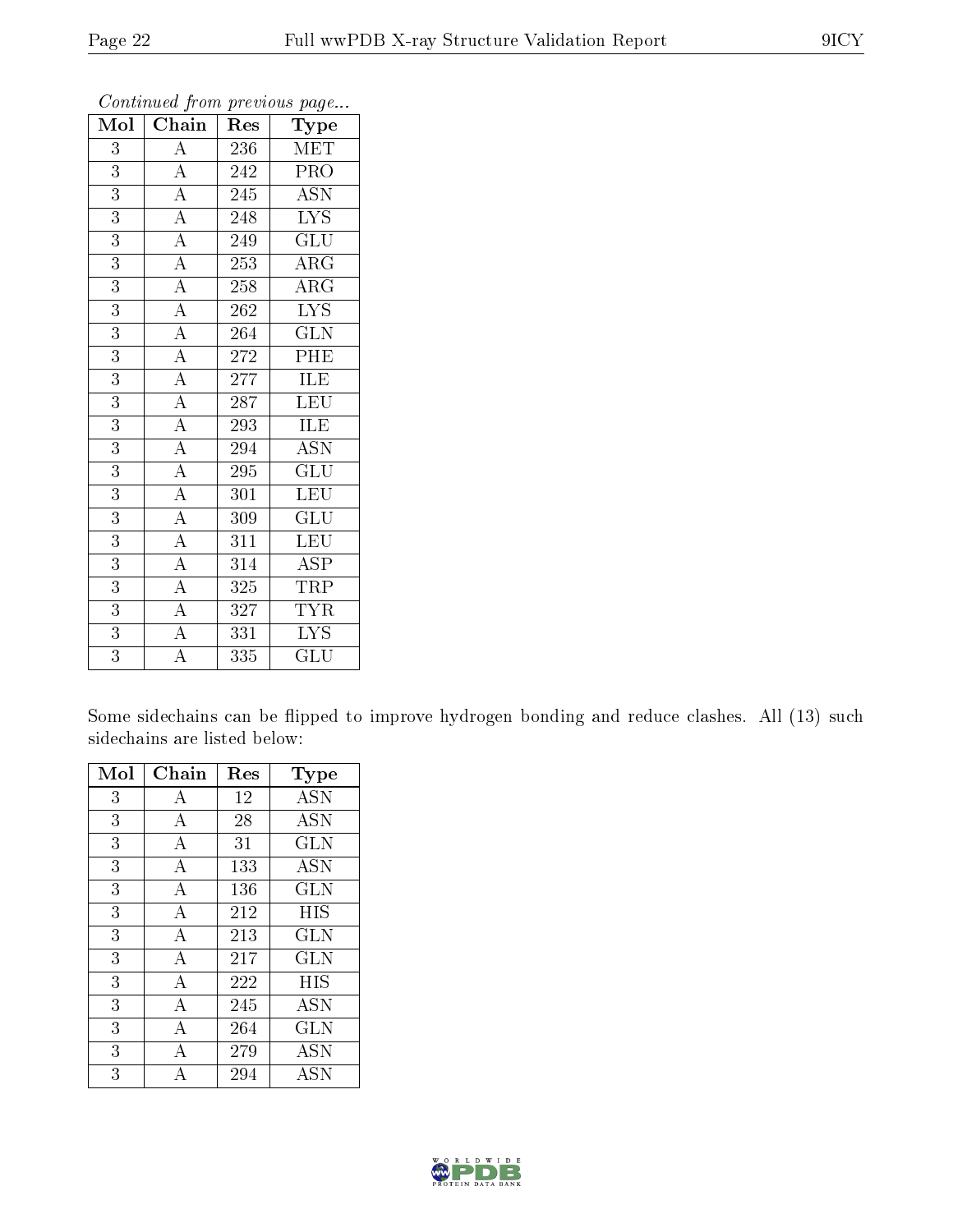#### $5.3.3$  RNA  $(i)$

There are no RNA molecules in this entry.

#### 5.4 Non-standard residues in protein, DNA, RNA chains (i)

There are no non-standard protein/DNA/RNA residues in this entry.

#### 5.5 Carbohydrates (i)

There are no carbohydrates in this entry.

#### 5.6 Ligand geometry  $(i)$

Of 3 ligands modelled in this entry, 2 are monoatomic - leaving 1 for Mogul analysis.

In the following table, the Counts columns list the number of bonds (or angles) for which Mogul statistics could be retrieved, the number of bonds (or angles) that are observed in the model and the number of bonds (or angles) that are defined in the Chemical Component Dictionary. The Link column lists molecule types, if any, to which the group is linked. The Z score for a bond length (or angle) is the number of standard deviations the observed value is removed from the expected value. A bond length (or angle) with  $|Z| > 2$  is considered an outlier worth inspection. RMSZ is the root-mean-square of all Z scores of the bond lengths (or angles).

| Mol |  | $\mid$ Type $\mid$ Chain $\mid$ Res |     | $\mathop{\rm Link}\nolimits$ | Bond lengths |              | Bond angles                                         |       |  |               |
|-----|--|-------------------------------------|-----|------------------------------|--------------|--------------|-----------------------------------------------------|-------|--|---------------|
|     |  |                                     |     |                              | Counts       | $+$ RMSZ $+$ | $\left  \frac{1}{2} \right  \leq 2$   Counts   RMSZ |       |  | $\perp \# Z $ |
|     |  |                                     | 338 | $\sim$                       | ュ・ュ・ュ        |              |                                                     | 6,6,6 |  |               |

There are no bond length outliers.

There are no bond angle outliers.

There are no chirality outliers.

There are no torsion outliers.

There are no ring outliers.

No monomer is involved in short contacts.

#### 5.7 [O](https://www.wwpdb.org/validation/2017/XrayValidationReportHelp#nonstandard_residues_and_ligands)ther polymers (i)

There are no such residues in this entry.

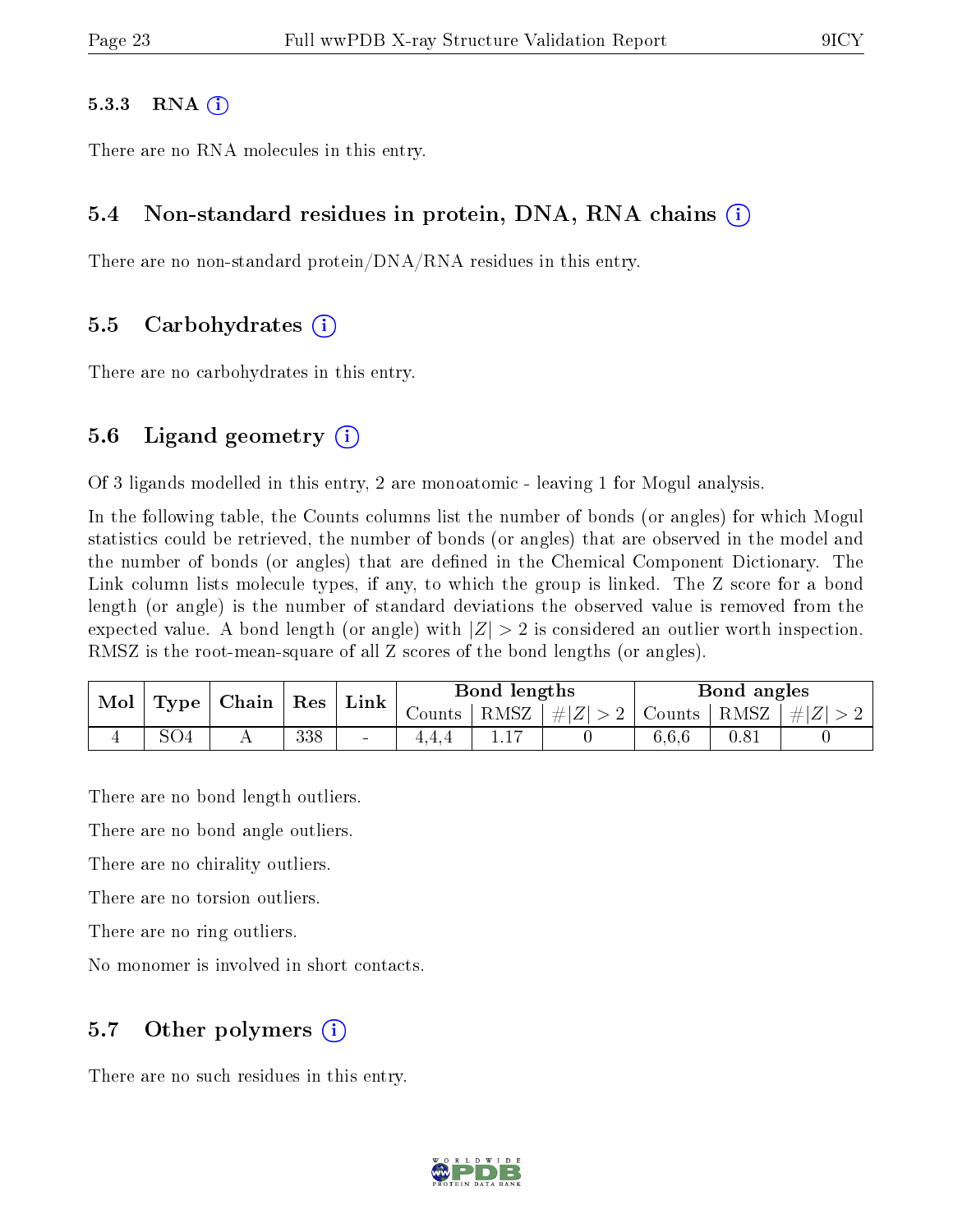## 5.8 Polymer linkage issues (i)

There are no chain breaks in this entry.

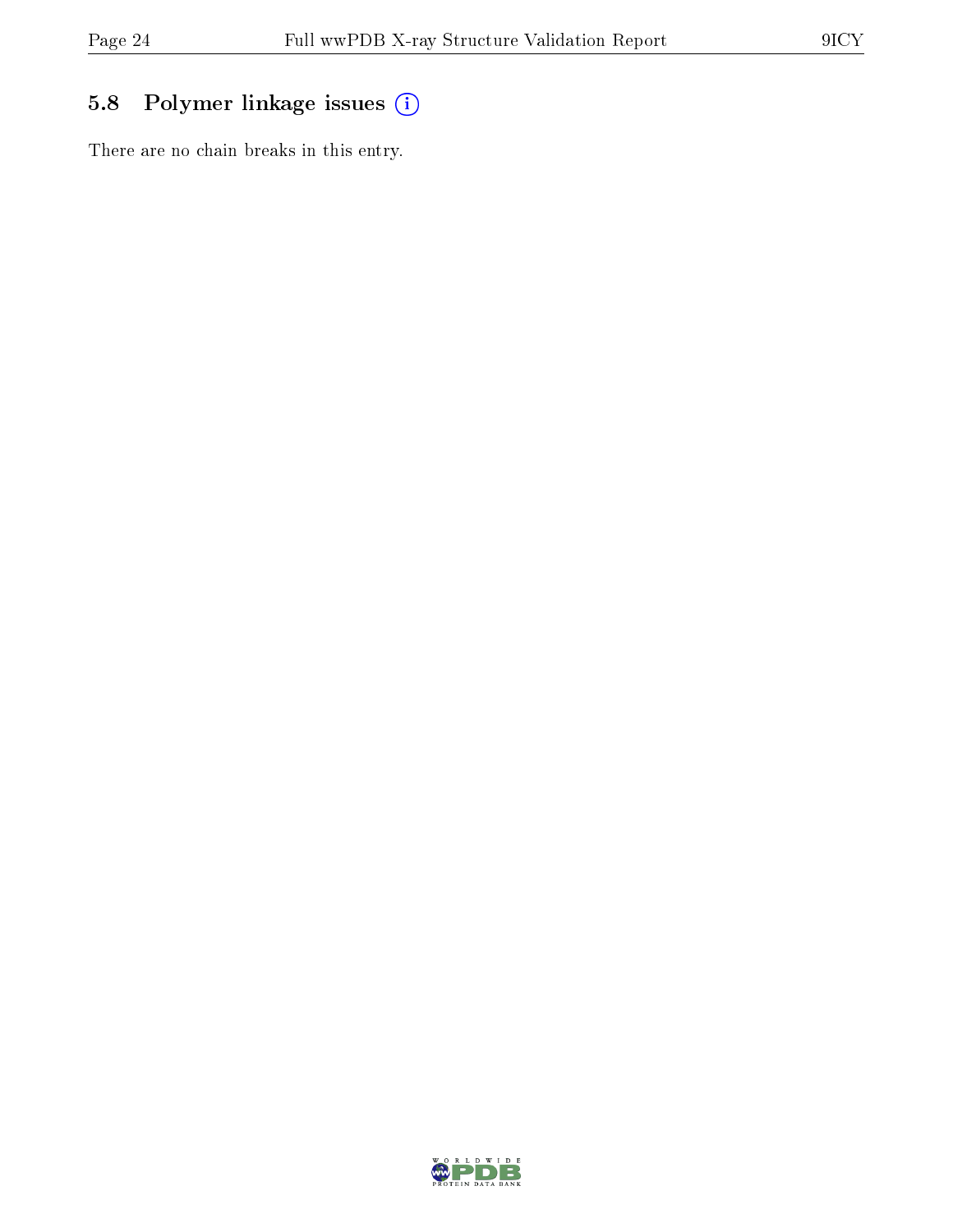## 6 Fit of model and data  $\left( \cdot \right)$

### 6.1 Protein, DNA and RNA chains (i)

In the following table, the column labelled  $#RSRZ>2'$  contains the number (and percentage) of RSRZ outliers, followed by percent RSRZ outliers for the chain as percentile scores relative to all X-ray entries and entries of similar resolution. The OWAB column contains the minimum, median,  $95<sup>th</sup>$  percentile and maximum values of the occupancy-weighted average B-factor per residue. The column labelled  $Q< 0.9$  lists the number of (and percentage) of residues with an average occupancy less than 0.9.

| Mol | Chain        | Analysed        | ${ <\hspace{-1.5pt}{\mathrm{RSRZ}} \hspace{-1.5pt}>}$ | $\#\text{RSRZ}\text{>2}$   | $OWAB(A^2)$    | $\rm Q\textcolor{black}{<}0.9$ |
|-----|--------------|-----------------|-------------------------------------------------------|----------------------------|----------------|--------------------------------|
|     |              | $7/7$ (100\%)   | $-0.97$                                               | $0$ $100$ $\overline{100}$ | 18, 34, 57, 94 |                                |
|     | <sup>D</sup> | $7/7$ (100\%)   | $-1.25$                                               | 100<br>$0$   100           | 17, 25, 37, 61 |                                |
|     | А            | 326/335(97%)    | $-1.09$                                               | $1(0\%)$ 94<br>84          | 2, 31, 83, 100 |                                |
| All | All          | $340/349$ (97%) | $-1.09$                                               | $1(0\%)$<br>84<br> 94      | 2, 31, 84, 100 |                                |

All (1) RSRZ outliers are listed below:

| Mol   Chain   Res   Type   RSRZ |  |  |
|---------------------------------|--|--|
|                                 |  |  |

### 6.2 Non-standard residues in protein, DNA, RNA chains  $(i)$

There are no non-standard protein/DNA/RNA residues in this entry.

### 6.3 Carbohydrates (i)

There are no carbohydrates in this entry.

### 6.4 Ligands  $(i)$

In the following table, the Atoms column lists the number of modelled atoms in the group and the number defined in the chemical component dictionary. The B-factors column lists the minimum, median,  $95<sup>th</sup>$  percentile and maximum values of B factors of atoms in the group. The column labelled  $Q< 0.9$ ' lists the number of atoms with occupancy less than 0.9.

| Mol | $_{\mathrm{Type}}$ | Chain | Res | Atoms | $_{\rm RSCC}$ |      | $R$ RSR $\parallel$ B-factors( $A^2$ ) | $\mathrm{O}{<}0.9$ |
|-----|--------------------|-------|-----|-------|---------------|------|----------------------------------------|--------------------|
|     | SO 4               |       | 338 | 5/5   | 0.82          | 0.25 | 57,61,66,67                            |                    |
|     |                    |       | 342 |       | 0.89          | 0.11 | 60,60,60,60                            |                    |
|     |                    |       | 341 |       | $0.99\,$      | 0.06 |                                        |                    |